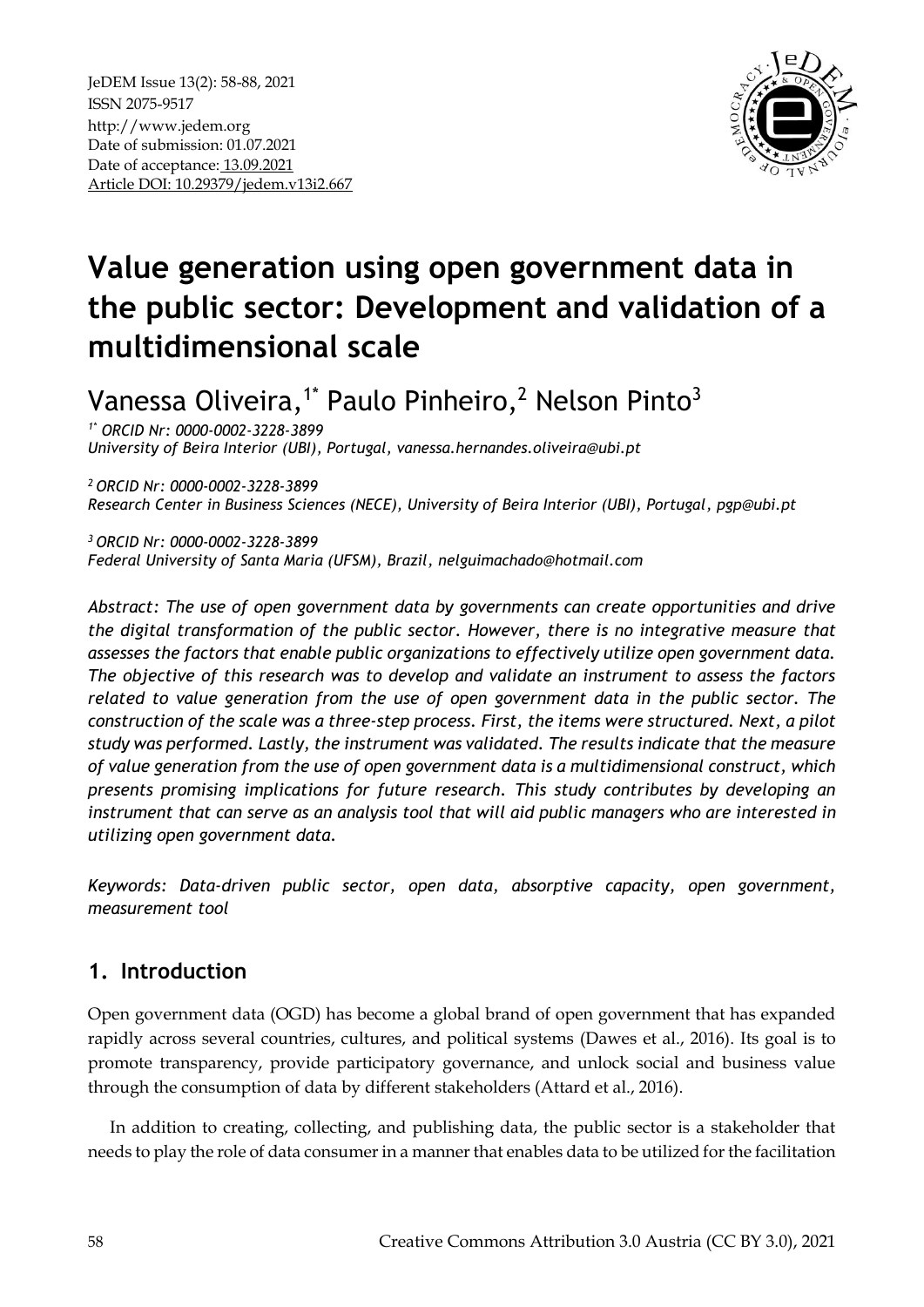of decision-making in public policymaking, service delivery, organizational management, and innovation (McBride et al., 2019; Sivarajah et al., 2016; Ubaldi, 2020; Van Ooijen et al., 2019). However, the innovative and transformative capacity of OGD needs to be better utilized by the public sector (i.e., value creation through OGD use) so that it can use new knowledge as a differential in relation to other governments and develop/strengthen public trust. This can be achieved through collaboration, which induces governments to go further and place data at the core of thinking about the digital transformation of government (Van Ooijen et al., 2019).

Previous research attempted to explore the public sector's use of OGD to generate value (e.g., Agbozo & Asamoah, 2019; Maffei et al., 2020; Mergel et al., 2018; Ruijer & Meijer, 2019). However, there is a dearth of empirical studies on this topic, especially those that identify factors that may influence the public sector's internal use of data. In other words, few studies have sought to identify the factors that allow value to materialize (Jetzek et al., 2014). A possible reason for this may be the lack of an instrument to assess the circumstances that influence the internal use of data by the public sector. Thus, it is necessary to develop a comprehensive and valid scale that can help researchers accurately assess the factors that contribute to the use of OGD in the public sector. Therefore, the research question of this study is: *how can the factors that influence value creation from the use of OGD by the public sector be measured?* Thus, the aim of this study is to describe the development of, and validate, a measurement instrument for assessing the factors related to the generation of value from the use of OGD by the public sector.

The construction of the scale was based on previous literature on open government and OGD, especially Grimmelikhuijsen & Feeney (2017) work that assessed the structural, cultural, and environmental characteristics that influence the process of adopting open government in government agencies. The theoretical framework of this study also incorporated the principles of the unified theory of acceptance and use of technology (UTAUT) (Venkatesh et al., 2003), which concerns the individual acceptance of the use of OGD, and absorptive capacity (Zahra & George, 2002), which relates to the capacity of an organization to acquire, assimilate, transform, and explore new knowledge. This theoretical framework allowed us to identify the multidimensional nature of the key OGD-based value generation construct and capture the domain of influencing factors in the use of OGD by the public sector.

Data from Brazil was collected to validate the developed scale. As a member of the Open Government Partnership, Brazil has implemented numerous open government strategies and initiatives. It recently approved a specific law that provided principles, rules, and instruments for digital government and sought to increase public efficiency, particularly through innovation, digital transformation, citizen participation, and the reduction of bureaucracy (Brasil, 2021).

This research offers significant contributions. First, the development of this scale will increase knowledge about the use of OGD by the public sector. This will enable the identification and analysis of factors that are related to value creation, thereby providing accurate organizational and individual level information, to facilitate the management of public institutions. Second, this study offers a set of core dimensions that capture the uniqueness of the key OGD-based value generation construct. Third, this validated and reliable instrument can serve as an analysis tool that will aid public managers who are interested in utilizing OGD.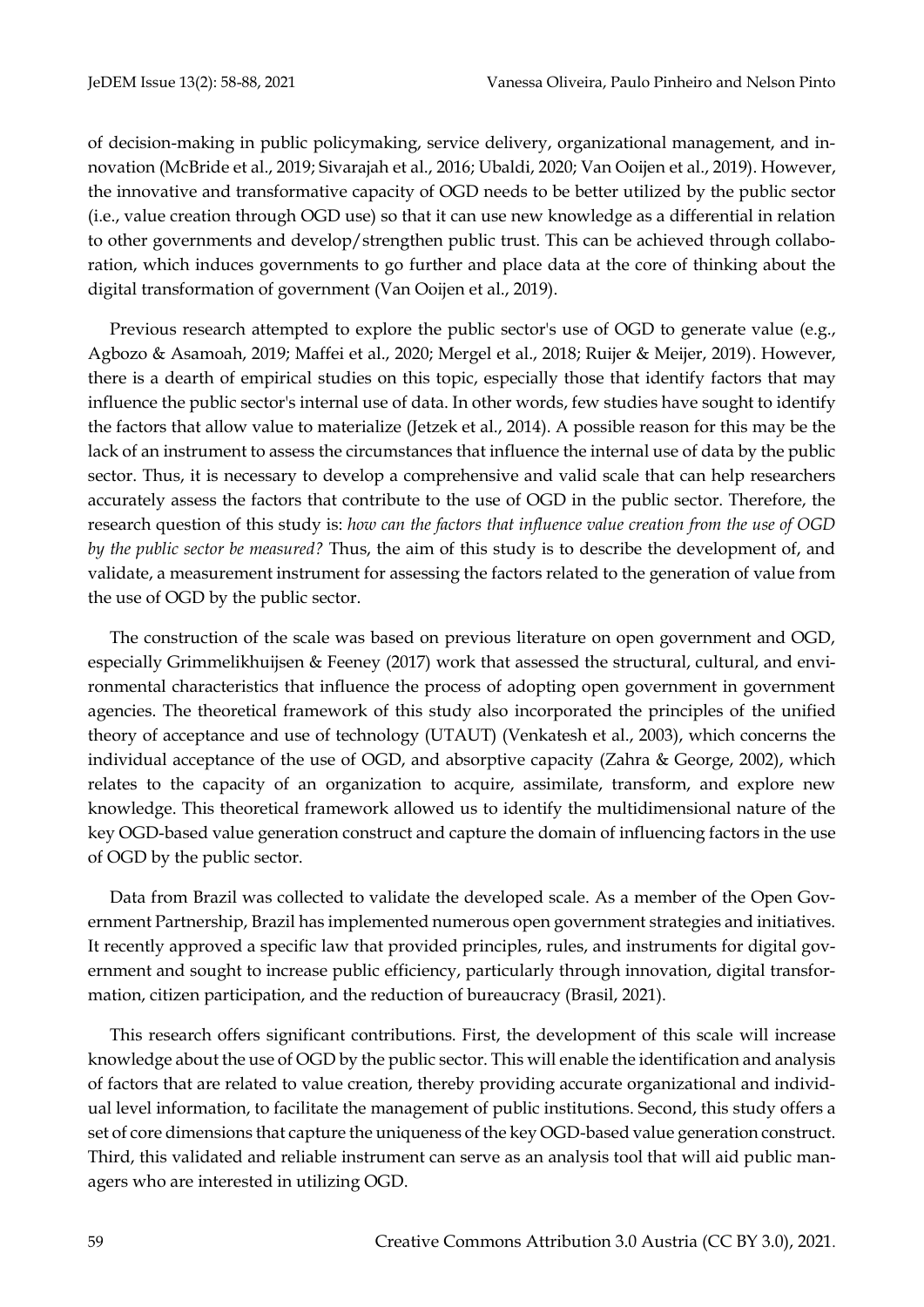The following section presents the main concepts and definitions that are incorporated into this research. Subsequently, an overview of the methodological approach and a description of the instrument's development and validation process is provided. After that, the results and the discussion are presented. The final section presents the study's conclusion, in addition to its limitations, and suggestions for future research.

# **2. Theoretical foundation**

To better understand the idea of value creation from OGD, it previously conducted a review of the literature on open government and OGD, which enabled the identification of potential factors and theoretical models that could be integrated to form the conceptual framework for the generation of value through the use of OGD in the public sector.

Thus, this section first conceptualizes the value of OGD in the context studied. Then, it presents a brief report on some organizational models and factors that influence the adoption of open government and OGD in the public context. Then, it presents the UTAT as an appropriate approach for identifying individual factors. Finally, it describes organizational level absorptive capacity, which is framed as a facilitating factor in OGD-based value generation mechanisms (Jetzek et al., 2013b).

#### **Value generation through OGD by the public sector: conceptualization**

To examine the generation of value through the adoption of OGD by the public sector and the factors that impact it, it is first necessary to clarify the meaning of such value generation. It can be related to the concept of "data-driven public sector" (DDPS), which was presented by the Organization for Economic Cooperation and Development (OECD). Both involve the governmental adoption of data use as a strategic resource, which becomes an integral part of policy formulation, service provision, organizational management, and innovation (Van Ooijen et al., 2019).

The use of OGD can be considered as a form of public sector innovation. According to Damanpour (1991) and Rogers (1995), innovation involves the development and implementation of new ideas or behaviors and the creation of new products/services, new technologies, and administrative structures/systems. Therefore, the use of OGD can be considered as a form of public sector innovation that benefits the economy, society, democracy, and public governance (Agbozo & Asamoah, 2019; Jetzek et al., 2013a; Zuiderwijk et al., 2015).

For Van Ooijen et al. (2019), the use of data within government can enable anticipatory governance, the design and delivery of policy and services, and performance monitoring and evaluation. Anticipatory governance is the government's ability to anticipate, prepare for, and direct future change; data-driven design and delivery refers to the government's ability to better understand problems, formulate policies, and deliver services that match the needs of its users; and performance monitoring involves the improvement of the government's productivity and the evaluation of policies and their impact (Agbozo & Asamoah, 2019; Maffei et al., 2020; Van Ooijen et al., 2019).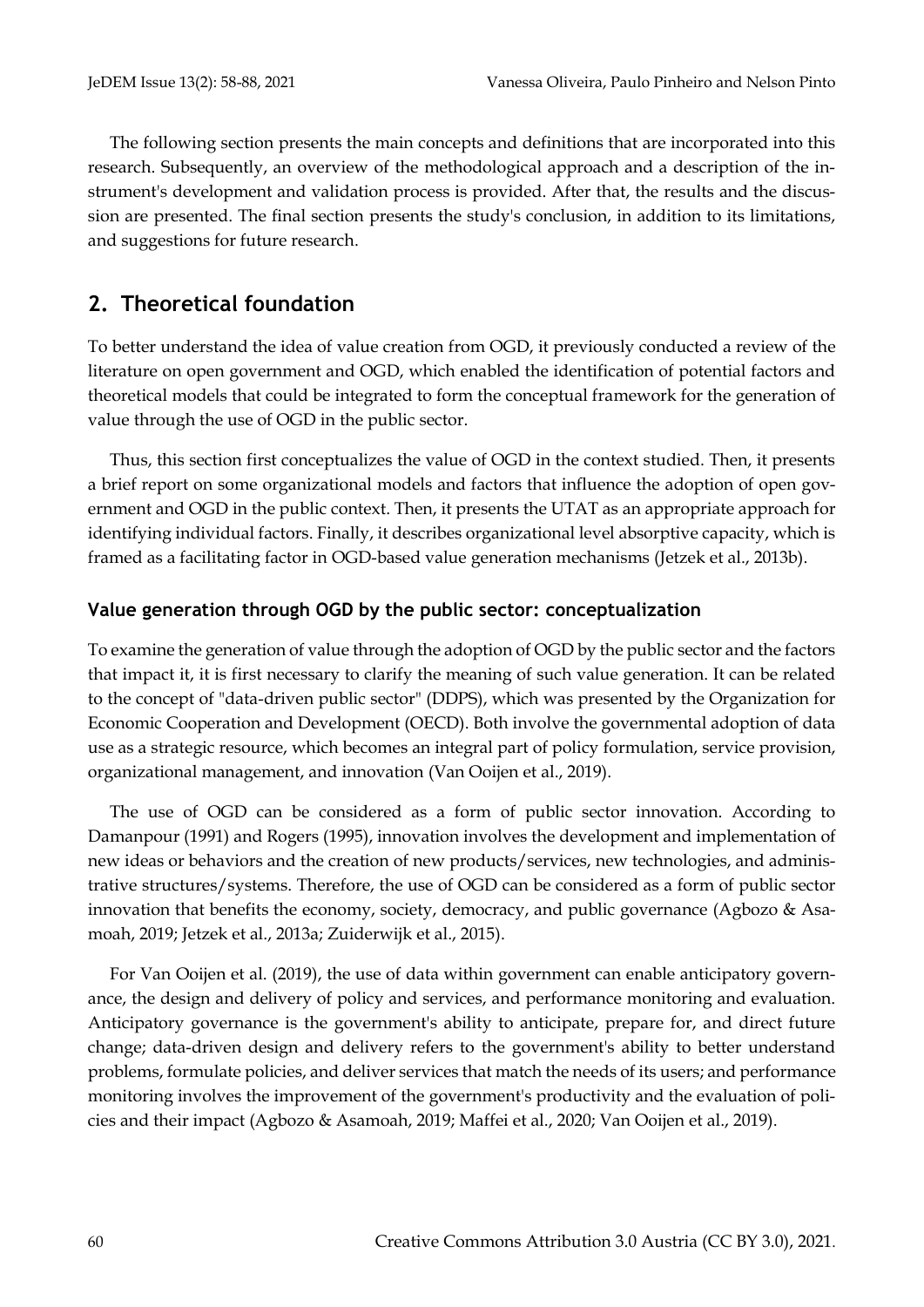These DDPS opportunities are part of one of the twelve principles suggested by the OECD regarding the development and implementation of digital governance strategies that bring governments closer to citizens and businesses (OECD, 2020). Therefore, in this study, these opportunities are considered to be the value generated through the use of OGD by the public sector, as they specify the possible outcomes of the government's incorporation of data into its administrative routines and processes.

## **2.1. Research related to the determination of organizational factors that affect the use of open government data**

Organizational factors are the technological, structural, managerial, cultural, and environmental characteristics of an organization that restrict or facilitate the adoption and implementation of new ideas and innovations of all types (Adnan et al., 2019; Damanpour, 1991). A variety of organizational factors have been identified in literature on the adoption of open government and OGD. This research references certain studies that contributed to the identification of potential organizational factors that influence the use of OGD by the public sector.

Grimmelikhuijsen and Feeney (2017) empirically tested an integrative model to understand the determinants of open government adoption in three dimensions: accessibility, transparency, and participation. The authors utilized three consolidated theories as their foundation. These included the diffusion theory of political innovation (Berry & Berry, 1990), which focuses mainly on the government's decision to adopt a new policy (Guo & Ba, 2019), and the theory of innovation adoption (Rogers, 1995), which addressed the decision-making process related to the adoption and diffusion of innovation in the organization (Premkumar & Roberts, 1999). They found that technological capacity, organizational culture, and the political environment are possible determinants in the adoption of resources in open government by local governments in the United States.

Along the same lines, Wang and Lo (2016) presented their theoretical model based on Tornatzky et al.'s (1990) TOE (Technology-Organization-Environment) structure, which describes the process of adoption and implementation of technological innovations at the organizational level. The authors pointed out that perceived benefits, organizational readiness for technology, senior management support, and coercive pressures influenced the adoption of the OGD among government agencies in Taiwan. In another study, Altayar (2018) utilized institutional theory (Scott, 2013) and found that coercive, competitive, and normative pressures led public managers in Saudi Arabia to adopt OGD.

Zhao and Fan's (2018) model was based on resource theory, which outlines how an organization can use its diverse resources to achieve improved results (Barney, 1991). They found that tangible resources (core resources and data) and human resources such as organizational arrangement (managerial support and workforce) and technical capacity (e.g. privacy and data security) impact the adoption of OGD in various government agencies in Shanghai. Utilizing several theoretical models, Yang and Wu (2016) revealed that sociotechnical determinants such as perceived usefulness, external influence, culture, and organizational capacity shape the intention and behavior of Taiwanese government agencies toward the adoption of OGD.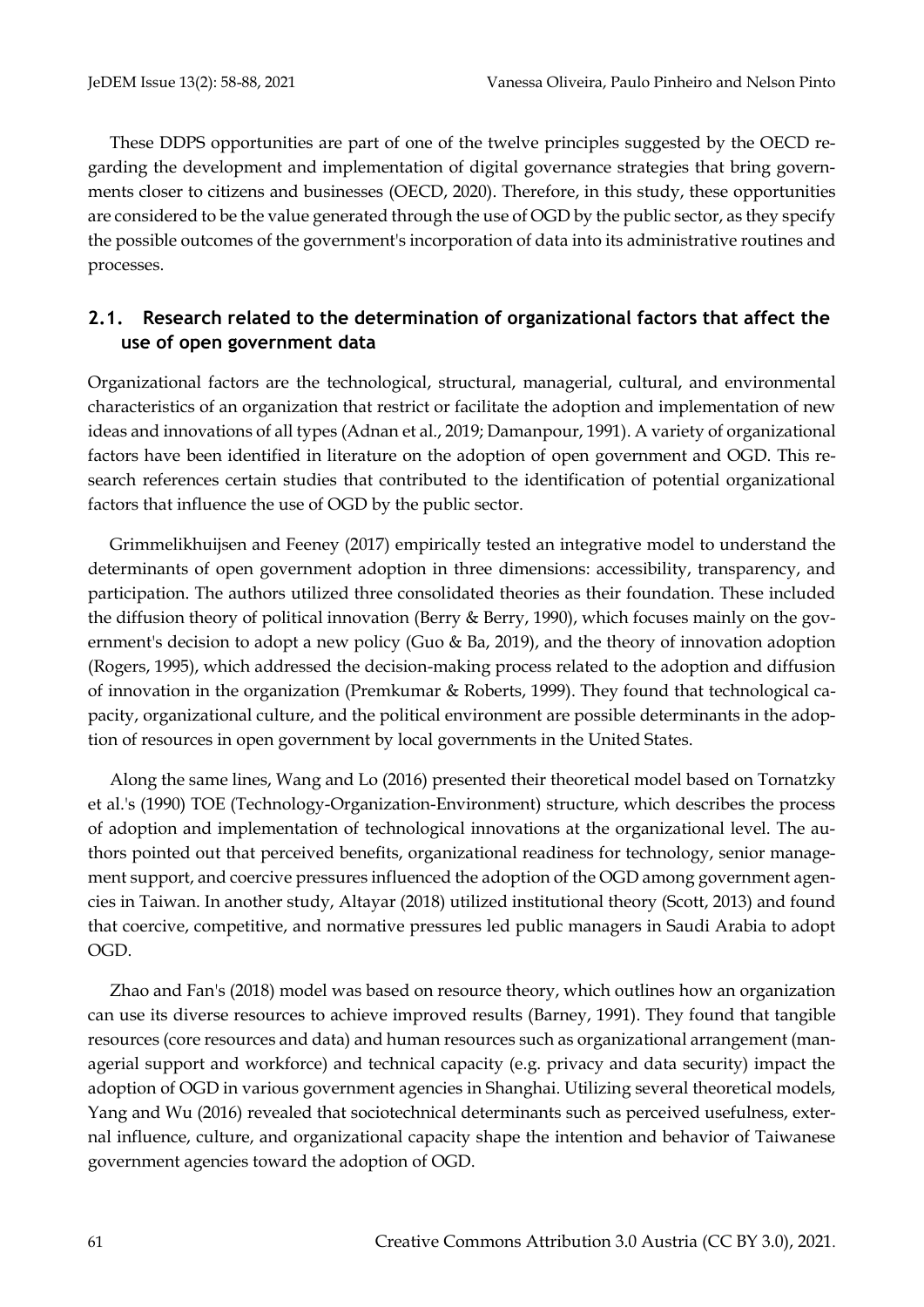Therefore, the surveys reported above are similar, as they are empirical studies that present various theoretical models that assess factors related to institutional, managerial, structural and contextual aspects that shape the adoption of open government and OGD in different contexts. To operationalize the construction of organizational factors, the model by Grimmelikhuijsen and Feeney (2017) was adapted in this study as it addresses the peculiar characteristics of open government, such as transparency and participation. In this study, organizational factors were framed in three dimensions: technological, cultural, and environmental.

## **2.2. Research related to the determination of individual factors that affect the use of open government data**

Individual factors are related to the characteristics of individuals. It is known that competence, knowledge, experience, and the availability of human capital play a fundamental role in the adoption of technology for open government initiatives (Adnan et al., 2019; Van Ooijen et al., 2019). The main features of the UTAUT were used as the individual factors in this study. Although some studies have validated the model of acceptance and use in OGD, few have posited determinants of behavioral intent as individual factors in the use of OGD in the public sector.

The UTAUT was developed by Venkatesh et al. (2003), who devised a model based on eight theories (Theory of Reasoned Action -TRA; Technology Acceptance Model - TAM; Motivational Model – MM; Theory of Planned Behavior - TPB; Combined TAM and TPB - C-TAMTPB; Model of Personal Computer Utilization - MPCU; Innovation Diffusion Theory - IDT; and Social Cognitive Theory – SCT) to identify which determinants influence the adoption and use of information technology by users in the organizational context.

The UTAUT highlighted four determinants of technology acceptance and use: performance expectation, effort expectation, social influence, and facilitating conditions (Venkatesh et al., 2003). Performance expectation refers to the individual's belief that the use of technology can help improve their performance at work. The expectation of effort, on the other hand, is the level of ease that can be associated with the use of technology. Social influence refers to how other people's opinions influence the use of technology. Finally, facilitating conditions refer to the "degree to which an individual believes there is an organizational and technical infrastructure to support the use of technology" (Venkatesh et al., 2003, p.453).

The original model by Venkatesh et al. (2003) consisted of three main constructs that are direct determinants of behavioral intention: performance expectation, effort expectation, and social influence. Additionally, it contained two constructs that directly predict the use of information technology: enabling conditions and behavioral intent. These specific characteristics enabled the model to be widely used in research on user behavior intent with regard to technology adoption (Williams et al., 2015). Furthermore, it is considered a useful tool for managers because it provides important information that enables us to understand the factors that motivate the acceptance of new technologies in organizations. Consequently, it facilitates the incorporation of features that can influence employees to adopt and use new systems (Venkatesh et al., 2003). Additionally, it can help organizational managers to establish activities that effectively shape individuals' attitudes (Dwivedi et al., 2019).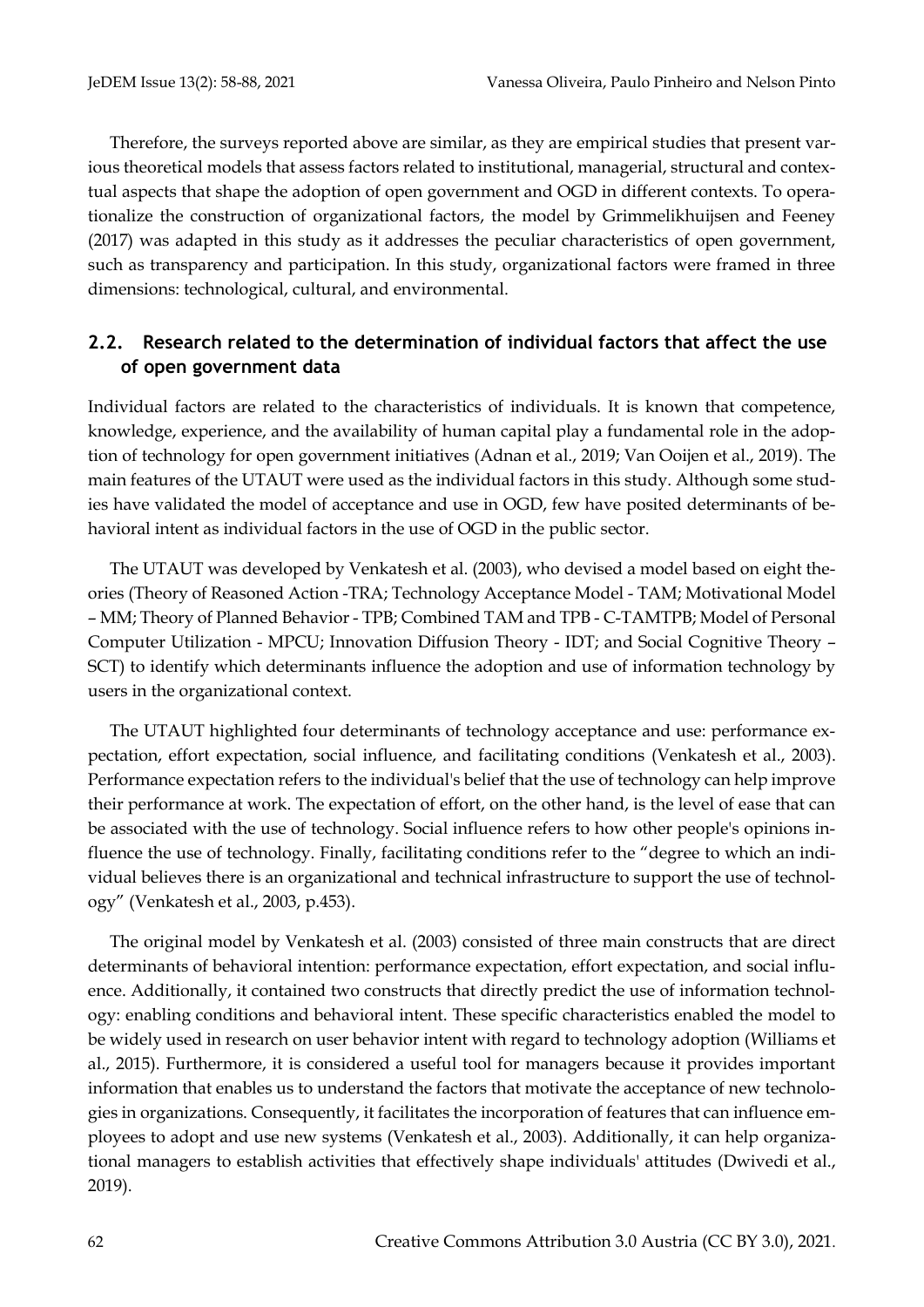Given the importance of this theory within the organizational context, this research operationalized the construct of individual factors in three dimensions to measure the behavioral intention of OGS use. This multidimensional construct encompassed performance expectation, effort expectation, and social influence.

## **2.3. Research related to the determination of facilitating factors that affect the use of open government data**

An organization's absorptive capacity is viewed as an essential facilitating factor because it enables the organization to go beyond its limits to obtain data, information, or knowledge and thus productively use these external resources to generate value (Jetzek et al., 2013a). According to Huber et al. (2020), organizations that intend to use data need to develop their absorptive capacity to facilitate innovation. Given that there is limited research absorptive capacity in the public context and on the use of OGD, the absorptive capacity theory was utilized in this study.

Absorptive capacity theory was introduced by Cohen and Levinthal (1990) to explain how and why an organization develops the capacity to explore, recognize the value of, and assimilate new knowledge. This theory studied the capabilities of organizations to innovate with knowledge inserted in internal and external environments (Todorova & Durisin, 2007). For this, organizations depend on the diversity of knowledge among individuals; prior knowledge, which must be closely related to external knowledge to facilitate assimilation; and the creative and effective use of new knowledge (Cohen & Levinthal, 1990).

Many reconceptualizations emerged in an attempt to improve this theory (e.g., Lane et al., 2006; Lewin et al., 2011; Todorova & Durisin, 2005, 2007; Zahra & George, 2002). According to (Murray et al. (2011), the definition that best fits the context of the public sector is the one provided by Zahra & George (2002), who viewed absorptive capacity dynamically. They defined absorptive capacity as a set of organizational routines and processes in which organizations acquire, assimilate, transform, and explore knowledge (Zahra & George, 2002). These capabilities were defined as potential absorptive capacity and relative absorptive capacity, each of which has a distinct but complementary function with regard to value creation.

Potential absorptive capacity consists of knowledge acquisition and assimilation resources (Zahra & George, 2002). Here, acquisition refers to an organization's ability to recognize, identify, and obtain knowledge from external sources (Flatten et al., 2011). On the other hand, assimilation refers to the routines and processes that allow the organization to analyze, interpret, and understand the external knowledge acquired (Szulanski, 1996; Zahra & George, 2002). These capabilities play an important role in renewing the knowledge base, ensuring strategic flexibility to alter and reconfigure organizational operations, and securing the skills needed to compete in changing markets (Zahra & George, 2002).

Realized absorptive capacity includes transformation and exploration, which are the capacities to explore the knowledge absorbed and to obtain some kind of gain from it (Flatten et al., 2011). Transformation denotes the organization's ability to develop and refine routines that facilitate the assimilation of existing knowledge with newly acquired knowledge for future use (Todorova &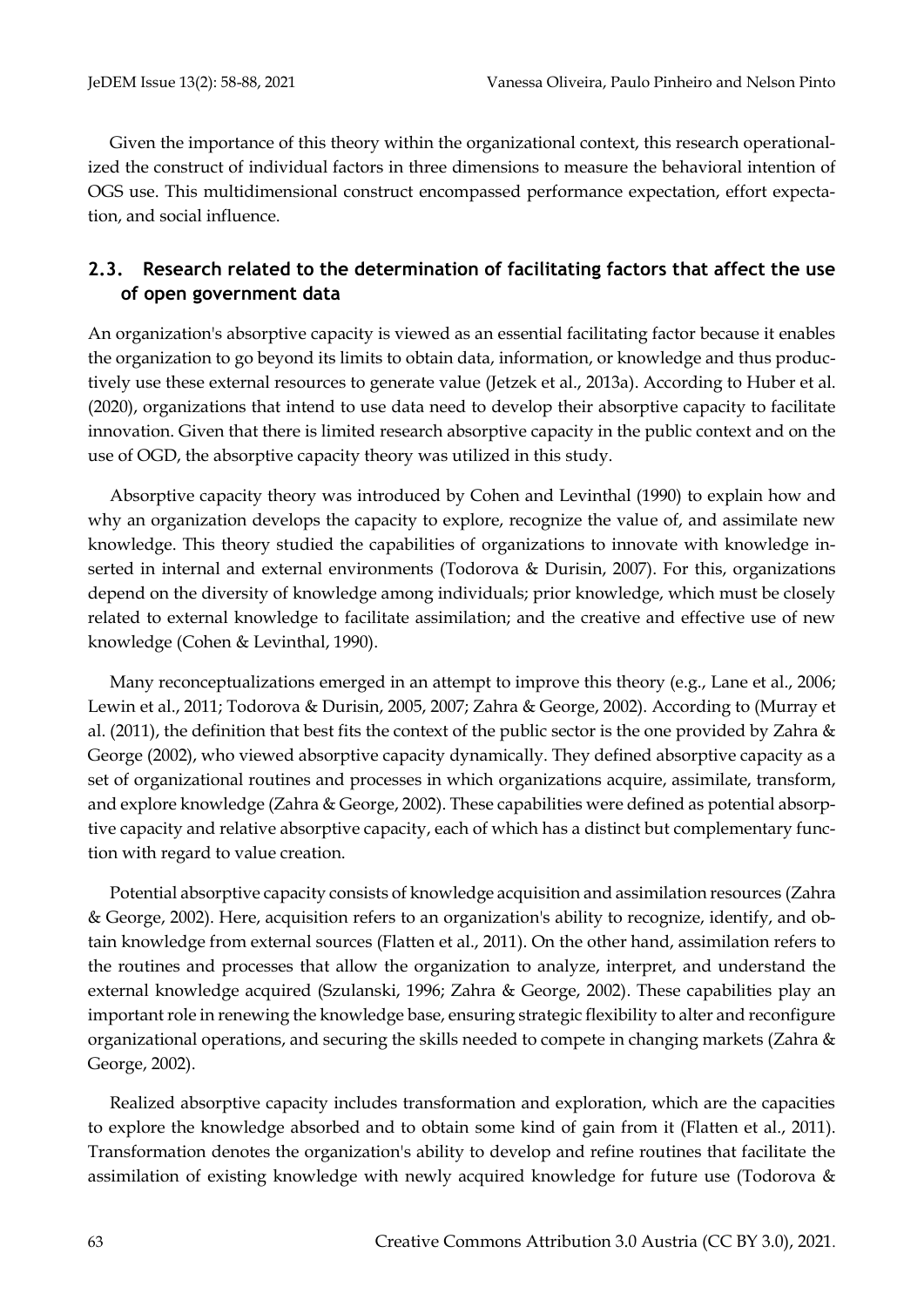Durisin, 2007). Exploitation is the ability of an organization to improve, expand, and use its existing routines, skills, and technologies to create something new through the integration of acquired and transformed knowledge (del Carmen Haro-Domínguez et al., 2007; Zahra & George, 2002). Explorative resources can be used to convert knowledge into new products to improve the performance, competitive advantage, and productivity of organizations (del Carmen Haro-Domínguez et al., 2007).

Therefore, the potential and realized absorptive capacity have peculiarities that allow them to be developed and used separately. However, they must exist simultaneously to achieve better organizational results (Zahra & George, 2002). These dimensions complement each other to transform the organization's absorptive capacity into a coherent dynamic capacity that promotes change, organizational evolution, and value creation through innovation (Zahra & George, 2002). Thus, absorptive capacity, which is considered a multidimensional construct, was operationalized as a one-dimensional construct in this study. In other words, the set of two dimensions was unified into a single dimension.

## **2.4. Structure of the proposed multidimensional scale**

The structure of the multidimensional scale consists of multifaceted and interdependent factors that influence and drive the generation of value from the use of OGD in the public sector. These specific factors were categorized into three dimensions: organizational factors, individual factors and facilitating factors. Table 1 summarizes these main dimensions of value creation, which were comprehensively addressed in the previous sections.

| <b>Dimensions</b>             | Finality                                                                                    | <b>Theoretical basis</b> |  |  |  |  |  |
|-------------------------------|---------------------------------------------------------------------------------------------|--------------------------|--|--|--|--|--|
| <b>Organizational factors</b> |                                                                                             |                          |  |  |  |  |  |
|                               | Measure the degree of technological,                                                        | Grimmelikhuijsen and     |  |  |  |  |  |
| Technological                 | cultural, and environmental pres-                                                           | Feeney (2017)            |  |  |  |  |  |
| Cultural                      | sures that an organization faces with                                                       |                          |  |  |  |  |  |
| Environmental                 | regard to the use of OGD.                                                                   |                          |  |  |  |  |  |
| <b>Individual factors</b>     |                                                                                             |                          |  |  |  |  |  |
|                               | Measure the perception and motiva-                                                          |                          |  |  |  |  |  |
| Performance expectation       | tion that public servants have about                                                        | Venkatesh et al. (2003)  |  |  |  |  |  |
| Effort expectation            | the use of OGD.                                                                             |                          |  |  |  |  |  |
| Social influence              |                                                                                             |                          |  |  |  |  |  |
| <b>Facilitating factors</b>   |                                                                                             |                          |  |  |  |  |  |
|                               | Measure the degree to which a public                                                        | Zahra<br>and             |  |  |  |  |  |
| Absorptive capacity           | organization acquires, assimilates,                                                         | George<br>(2002)         |  |  |  |  |  |
|                               | transforms, and exploits knowledge                                                          |                          |  |  |  |  |  |
|                               | arising from OGD.                                                                           |                          |  |  |  |  |  |
|                               | Value generation from the use of OGD                                                        |                          |  |  |  |  |  |
|                               | It is the degree to which a public organization uses OGD as a basis to support anticipatory |                          |  |  |  |  |  |
|                               | governance, design and delivery, and performance monitoring.                                |                          |  |  |  |  |  |

*Table 1. Multidimensional scale structure*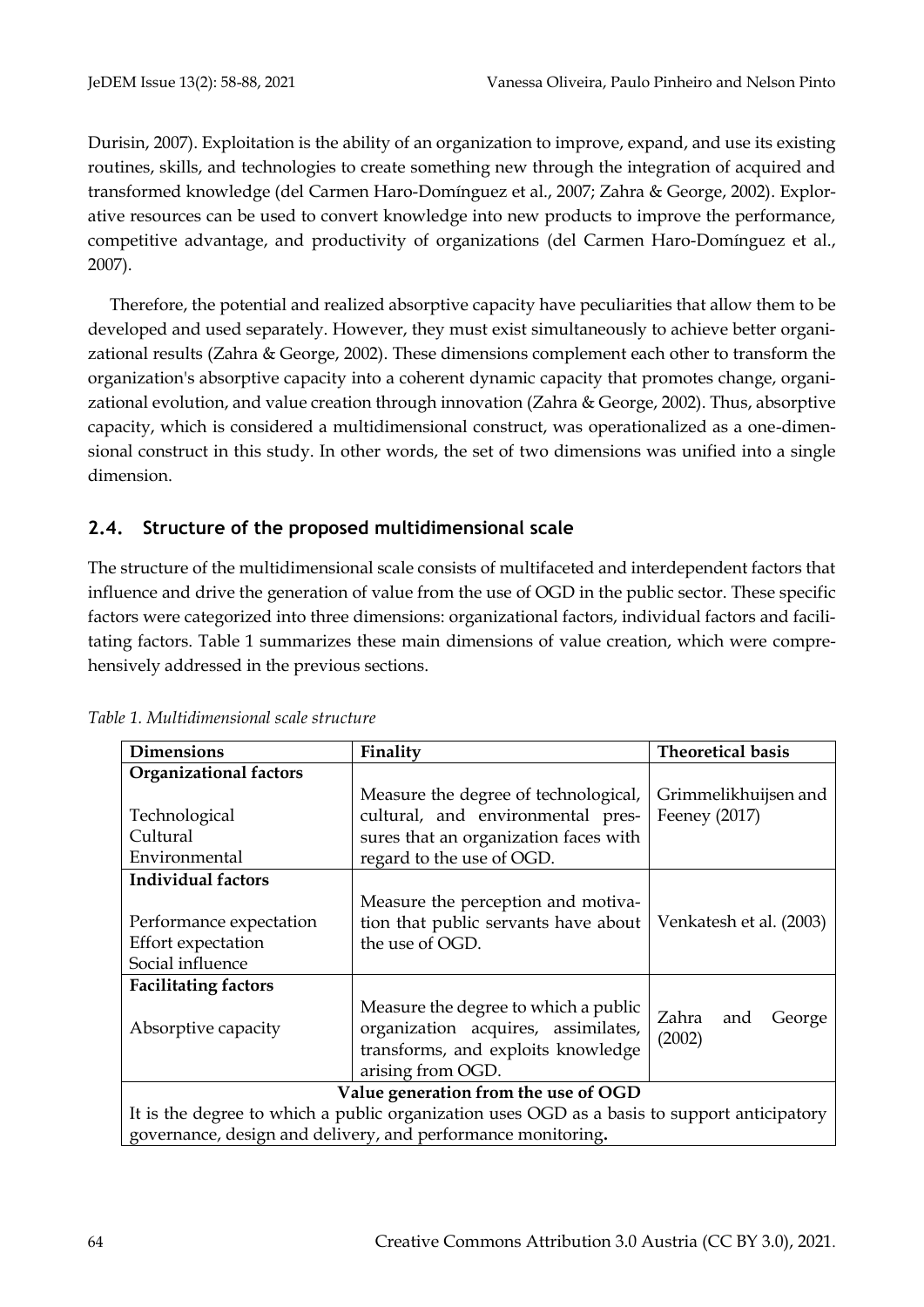# **3. Methodology**

In order to develop and validate the multidimensional scale, MacKenzie et al.'s (2011) proposed guidelines and procedures were adopted. The construction of the scale was divided into three steps (Figure 2). First, the items were developed and validated through content validation. Second, the first round of data collection (pilot test) was conducted in order to purify the items. To this end, a reliability test, which resulted in the exclusion of some items, was performed. Third, the second round of data collection (instrument application) was conducted to test, purify, and validate the scale structure. This included a reliability test, an exploratory factor analysis, confirmatory composite analysis, and convergent and discriminant validation.





## **3.1. Item development**

Based on the preliminary literature review, organizational factors, individual factors, and facilitating factors (absorptive capacity) were identified as factors that influenced the generation of value related to the use of OGD by the public sector. As there is no single scale that enables the evaluation of the generation of value, items from other scales were adopted, which resulted in the formation of subscales. All subscales were measured by latent variables with multiple reflective items since the items are influenced by latent variables (Hair et al., 2020). The organizational and individual factors subscales were operationalized with subsets of items that were adapted to measure the specific dimensions of each construct.

The items belonging to the organizational factors construct were divided into three subsets: technological factors, which refer to the technological infrastructure and technical capacity that enable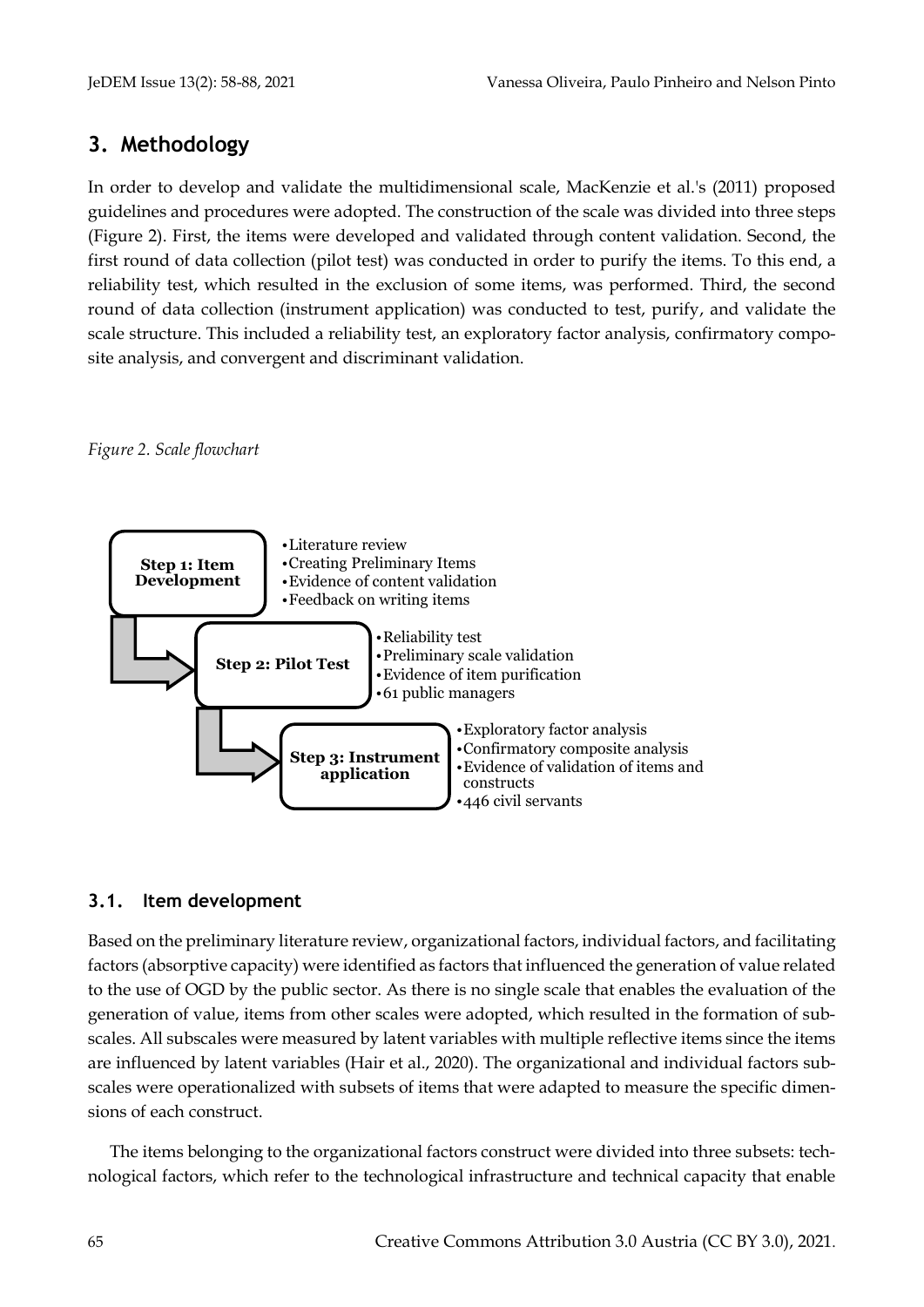the public organization to use OGD; cultural factors, which indicate whether public organizations are receptive to innovation and civic participation (Grimmelikhuijsen & Feeney, 2017); and environmental factors, which are internal and external pressures (Dimaggio & Powell, 1983) exerted on public organizations to use OGD. The set of items were adapted from the literature on adoption determinants (e.g., Grimmelikhuijsen & Feeney, 2017; Wang & Lo, 2016). Some structural modifications were made to make them more relevant to the context of OGD use.

The items belonging the individual factors construct were distributed into three subsets, which measured effort expectation, performance expectation, and social influence. All subsets permit the assessment of an individual's perception and behavioral intention with regard to the adoption and use of OGD within the organization. Items related to individual factors were based on the questions proposed by Venkatesh et al. (2003) and Zuiderwijk et al. (2015). These questions underwent semantic changes to suit the context of the study.

The items belonging to the absorptive capacity construct were drawn from the scale developed and validated by Flatten et al. (2011). Semantic changes were made to the questions to adapt them to the study. In some cases, the word "company" was replaced with "institution." Thus, questions such as "In our company, ideas and concepts are communicated between departments" were altered to "In our institution, ideas and concepts are communicated between departments."

The items of the value generation construct represented the possible opportunities that could drive the adoption and use of OGD within the public sector. For its operationalization, the items that measured aspects related to anticipatory governance, design, and delivery, management, and performance were adopted from Van Ooijen et al.'s (2019) study.

All adapted items were initially translated from English into Portuguese, which was followed by a back translation from Portuguese into English. The translated questions were sent to the translators to verify their accuracy. All items were measured on a seven-point Likert scale, which ranged from 1 (strongly disagree) to 7 (strongly agree). According to Finstad (2010), seven-point Likert items are more appropriate for electronically-distributed questionnaires and provide a more accurate measure of a participant's true evaluation. The seven-point scale provides more options, consequently increasing the probability of reflecting the objective reality of people (Joshi et al., 2015). Demographic variables were also included in the questionnaire.

At this stage, a content validation was performed on the initial items by a panel of three experts. This validation aimed to verify whether each individual item captured an aspect of the construct domain and whether a set of items collectively represented the entire content domain of the construct (Ali et al., 2014; MacKenzie et al., 2011). The experts assessed the context of the study and the ambiguity, relevance, and superfluity of the questions. This resulted in the elimination and reformulation of some items. Appendix presents an overview of the items.

#### **3.2. Pilot test**

The pilot test was the first round of data collection that served to improve and refine the items. It functioned as a pre-evaluation of the scale. The printed surveys were distributed to public managers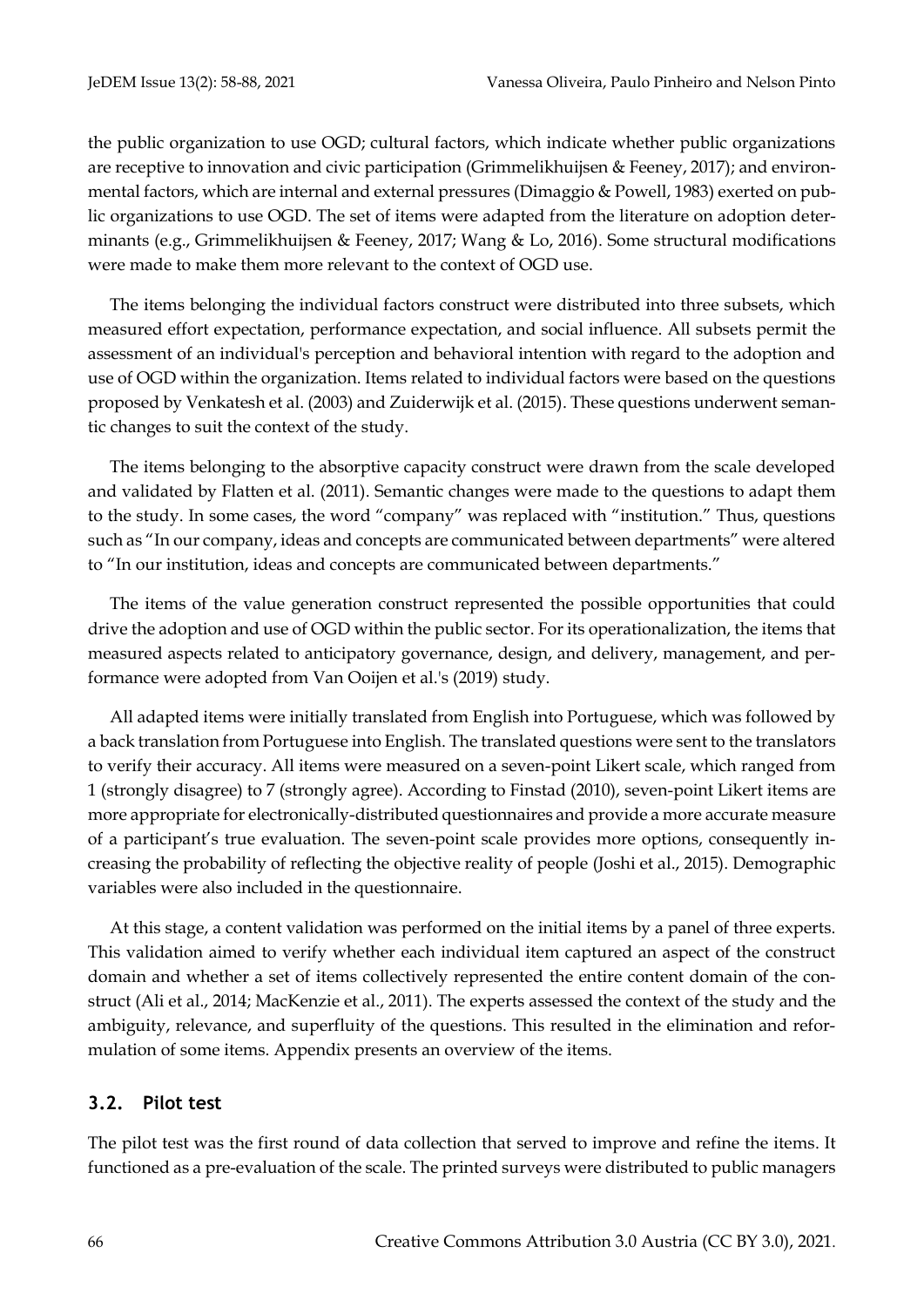who participated in the 4th National Forum of Deans of Planning and Administration of Federal Institutions of Higher Education from October 21 to 24, 2019. Public managers were targeted owing to their familiarity with and knowledge regarding the subject under study. Additionally, they represent senior-level leadership, whose support is crucial to the adoption of open government initiatives (Lee & Kwak, 2012). Participants were instructed to complete the face-to-face questionnaire and provide comments and suggestions while completing the survey on how to further improve the measurement instrument.

A total of 87 questionnaires were distributed. Only 61 valid responses were obtained, representing a response rate of 80.59%. The sample consisted of 39 male managers (63.90%) and 22 female managers (36.10%). In total, 19 respondents (31.10%) were between 31 and 40 years of age, 15 (34.60%) were between 41 and 50 years of age, 17 (27.90%) were between 51 and 60 years of age, and 10 (16.40%) were over 60 years of age. Most respondents (31; 50.8%) had served in public institutions for between 5 and 15 years. Additionally, 24 (38.30%) respondents had more than 20 years of public service experience, 5 (to 8.0%) had between 15 and 20 years of experience, and only 1 (1.60%) respondent had less than 5 years of public service experience.

Based on the comments and suggestions received, we revised the instrument, assessing and improving the understandability of the items. In addition, a reliability test was performed, which resulted in the removal of the items that presented a poor performance in capturing the construct that motivated the measure (Churchill, 1979). The initial version of the scale was thus developed with a total of 55 items. This version is presented in Appendix.

## **3.3. Instrument application**

At this stage, the second round of data collection was carried out to expand the sample and produce empirical results to assess the validity of the measurement instrument. The target population was federal civil servants in Brazil's executive branch, as they are potential users of data within the government (Ruijer & Meijer, 2019). The Brazilian government was chosen as the research sample due to the country's commitment toward the implementation of open government initiatives. Brazil has been striving to establish a new idea of public administration that is open to public scrutiny, as is reflected by the country's rank in the Global Open Data Index in 2016 (8th) and Open Data Barometer - Leaders Edition in 2017 (18th). Brazil is also a co-founder of the Open Government Partnership (OGP) initiative, and is one of the countries that offers courses on the use of digital tools within public organizations to its employees (Ubaldi, 2020) . Therefore, it is interesting to study this context from another perspective, which differs from the current government that produces and owns data for a future government that is a potential user of OGD.

Data collection took place through an online system created by the federal government, known as the Integrated Platform for Ombudsman and Access to Information (Brasil, 2020) (https://falabr.cgu.gov.br/). A registration was performed to access the system. From this, it was possible to send a request for collaboration to each of the Organisation's federal agencies of public administration. There was a summary of the survey with a link to the questionnaire and a request to disseminate the questionnaire among the institution's servers. In other words, the person responsible for the service channel was asked to share the investigation instrument with all public servants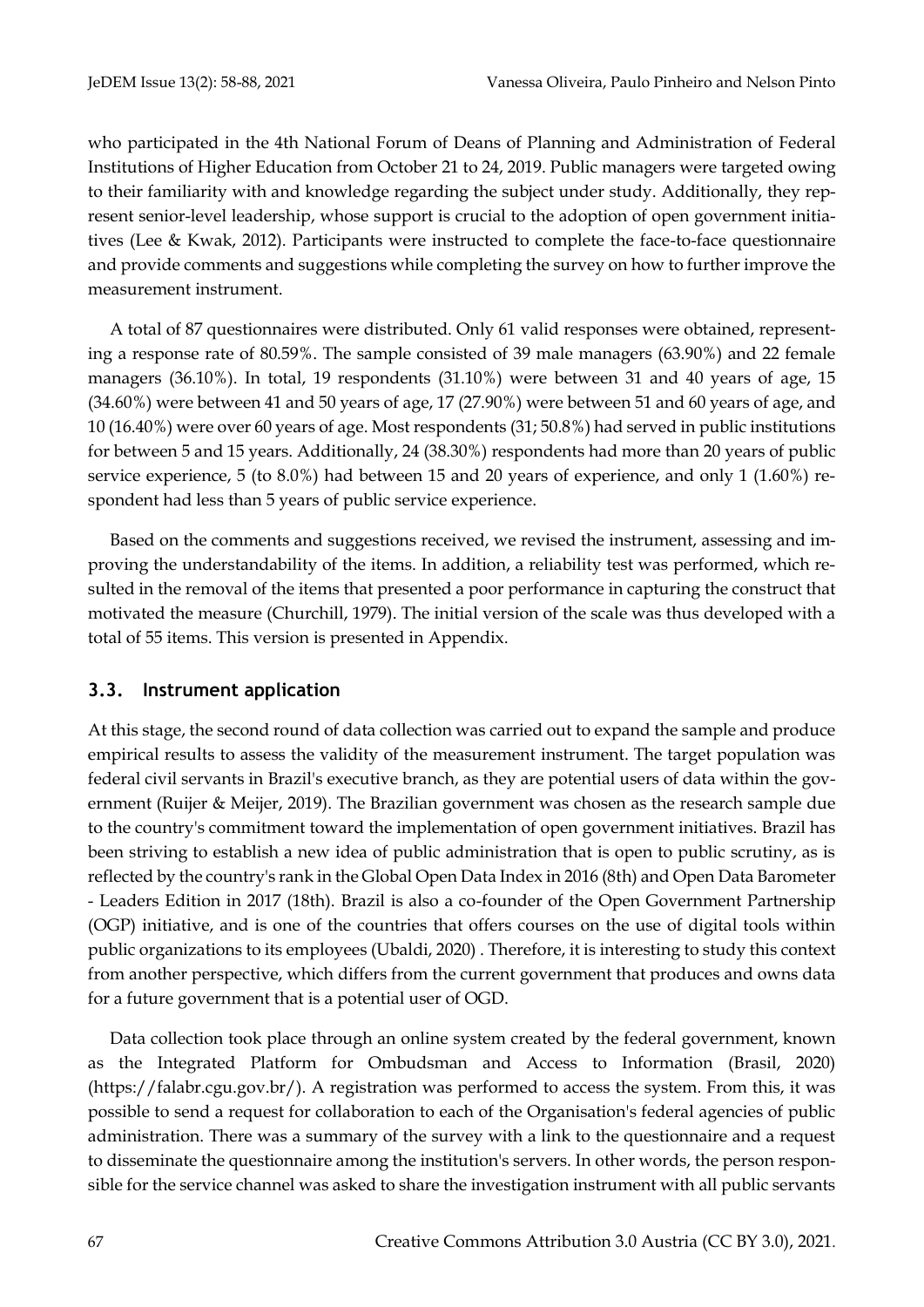at his institution, especially those directly or indirectly involved with the use of OGD. The questionnaire was available for five months during the year 2020. At the end of this period, 446 participants were obtained who structured the final sample. The description of this sample is found in Table 1.

| Descriptions            | Frequency           | Percentage $(\%)$ |      |
|-------------------------|---------------------|-------------------|------|
| Gender                  | Male                | 268               | 60.1 |
|                         | Female              | 178               | 39.9 |
| Age                     | Up to 30 years      | 23                | 5.2  |
|                         | 31 to 40 years      | 156               | 35.0 |
|                         | 41 to 50 years      | 133               | 29.8 |
|                         | 51 to 60 years      | 98                | 22.0 |
|                         | Over 60 years       | 36                | 8.1  |
| Years of public service | Less than 5 years   | 28                | 6.3  |
|                         | From 5 to 15 years  | 235               | 52.7 |
|                         | From 15 to 20 years | 65                | 14.6 |
|                         | More than 20 years  | 118               | 6.5  |
| Leadership role         | Yes                 | 257               | 57.6 |
|                         | N <sub>o</sub>      | 189               | 42.4 |
| OGD use                 | Yes                 | 347               | 77.8 |
|                         | N <sub>0</sub>      | 99                | 22.2 |

*Table 2: Sample profile (N=446)*

#### **3.4. Data analysis**

Before performing the data analysis to assess the psychometric properties and quality of the set of items, the answers to the items were organized, coded, and tabulated using SPSS (Statistical Package for the Social Sciences) version 27. Then, descriptive statistics were carried out to observe the type of sample. An internal consistency analysis was then conducted to demonstrate the reliability of the observed values.

Then, an exploratory factor analysis (EFA) was conducted with an oblique rotation principal component extraction method (factors related to each other) to verify the interrelationships between the items (scale dimensionality), refine them, and eliminate those that could compromise the results of the analyses (Floyd & Widaman, 1995; Hair et al., 2009). To determine the number of factors, the Kaiser decision criterion was applied, verifying the scree plots test. There are no hard guidelines with regard to assessed commonality, which refers to the estimation of the shared variance of a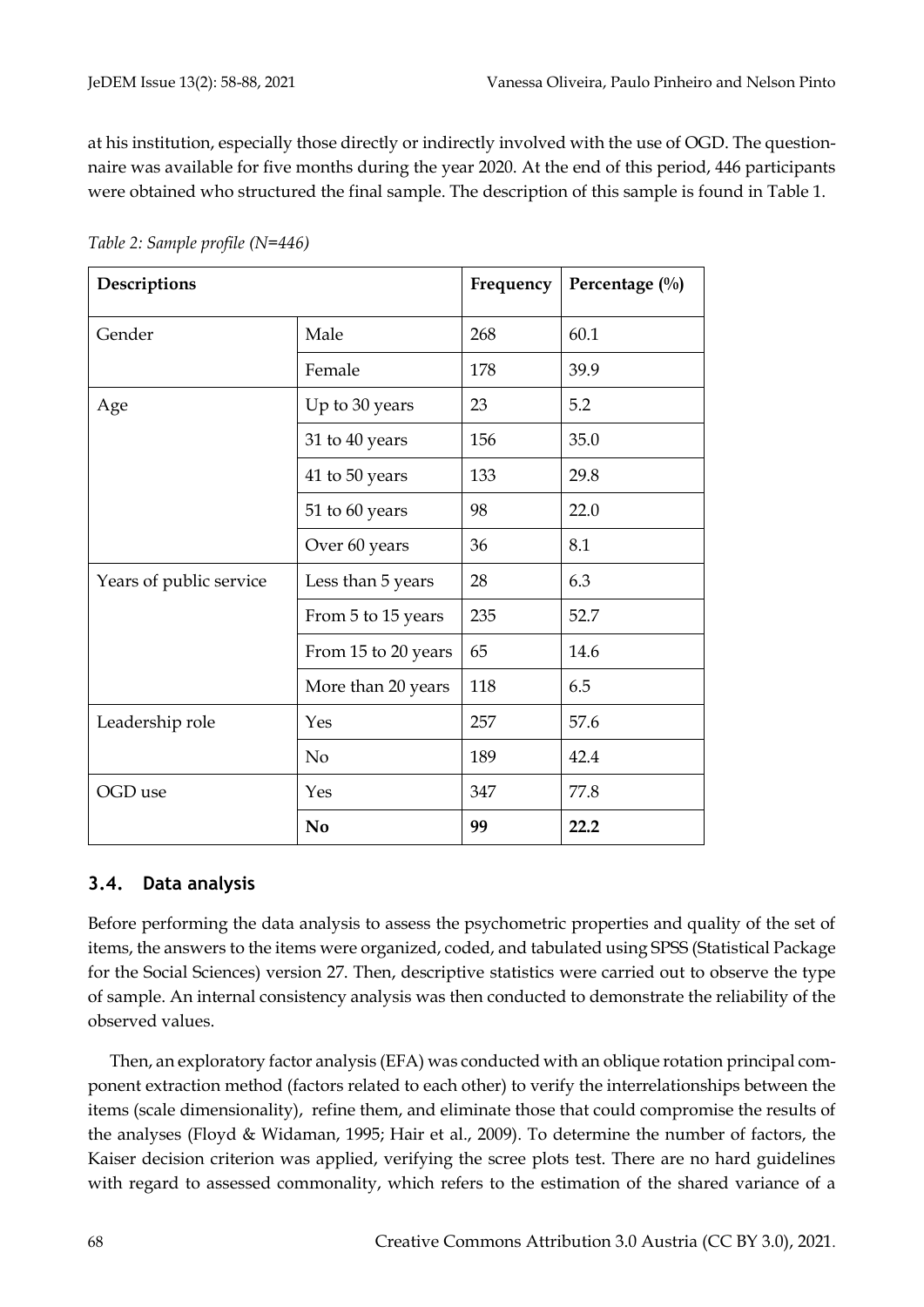variable, but the acceptable minimum is above 0.600 for most variables (Hair et al., 2009; Hinkin, 1998). The factor loading, which indicates the simple correlation of items with their latent variables, was considered to exceed 0.300. Thus, it met the minimum level for interpretation of structure and significance (Hair et al., 2009). Items with cross load (a high load on two or more factors) were eliminated (Hair et al., 2009).

To assess and confirm the measurement properties of the set of items and constructs, a confirmatory composite analysis (CCA) was performed (Hair et al., 2020) using the SmartPLS 3.0.M3 software, which uses the least squares technique (Partial Leats Square-PLS-SEM). The PLS-SEM stands out in a small sample and a more complex measurement model with many latent items and variables (Akter et al., 2017), in exploratory research where the theory is less developed (Hair et al., 2011), and in the development of scale, as it makes it possible to assess the reliability, convergent validity, and discriminant validity of measurements according to the criteria associated with the specification of the reflective measurement model (Hair et al., 2009). The convergent validity was demonstrated by assessing the degree of association between the measurement item and its assumed theoretical construct (Gefen & Straub, 2005; MacKenzie et al., 2011). Ascertaining the discriminant validity involved examining the degree to which two similar concepts were distinct (Hair et al., 2009, p.126).

# **4. Results**

Table 3 presents the results of the descriptive analysis of the sample and the internal consistency of each construct. The means of the variables ranged from 4.107 to 5.598 and their standard deviations ranged from 0.960 to 1.444. The mean of the responses related to the performance expectation variable proved to be the only one to be closer to the extreme values related to agreement, whereas the means of the other variables were closer to impartiality (I neither agree nor disagree). The internal consistencies of the constructs evaluated with Cronbach's alpha reached values above 0.800, indicating that the reliability of the answers was between "good" and "very good" (Pestana & Gageiro, 2008). In general, the initial scale showed an excellent level of internal consistency ( $\alpha$ =0.965).

| Constructs/latent variables         | N     | Min.         | Max. | Mean  | <b>SD</b> | Cronbach's<br>Alpha |
|-------------------------------------|-------|--------------|------|-------|-----------|---------------------|
| <b>Organizational Factors (ORF)</b> | 0.893 |              |      |       |           |                     |
| Environmental (EN)                  | 446   | $\mathbf{1}$ | 7    | 4.295 | 0.960     |                     |
| Cultural (CU)                       | 446   | $\mathbf{1}$ | 7    | 4.589 | 1.357     |                     |
| Technological (TE)                  | 446   | $\mathbf{1}$ | 7    | 4.971 | 1.339     |                     |
| <b>Individual Factors (INF)</b>     |       |              |      |       |           | 0.894               |
| Performance Expectation (PE)        | 446   | $\mathbf{1}$ | 7    | 5.598 | 1.351     |                     |
| Expectation of Effort (EE)          | 446   | $\mathbf{1}$ | 7    | 4.931 | 1.278     |                     |

*Table 3: Descriptive statistics and internal consistency*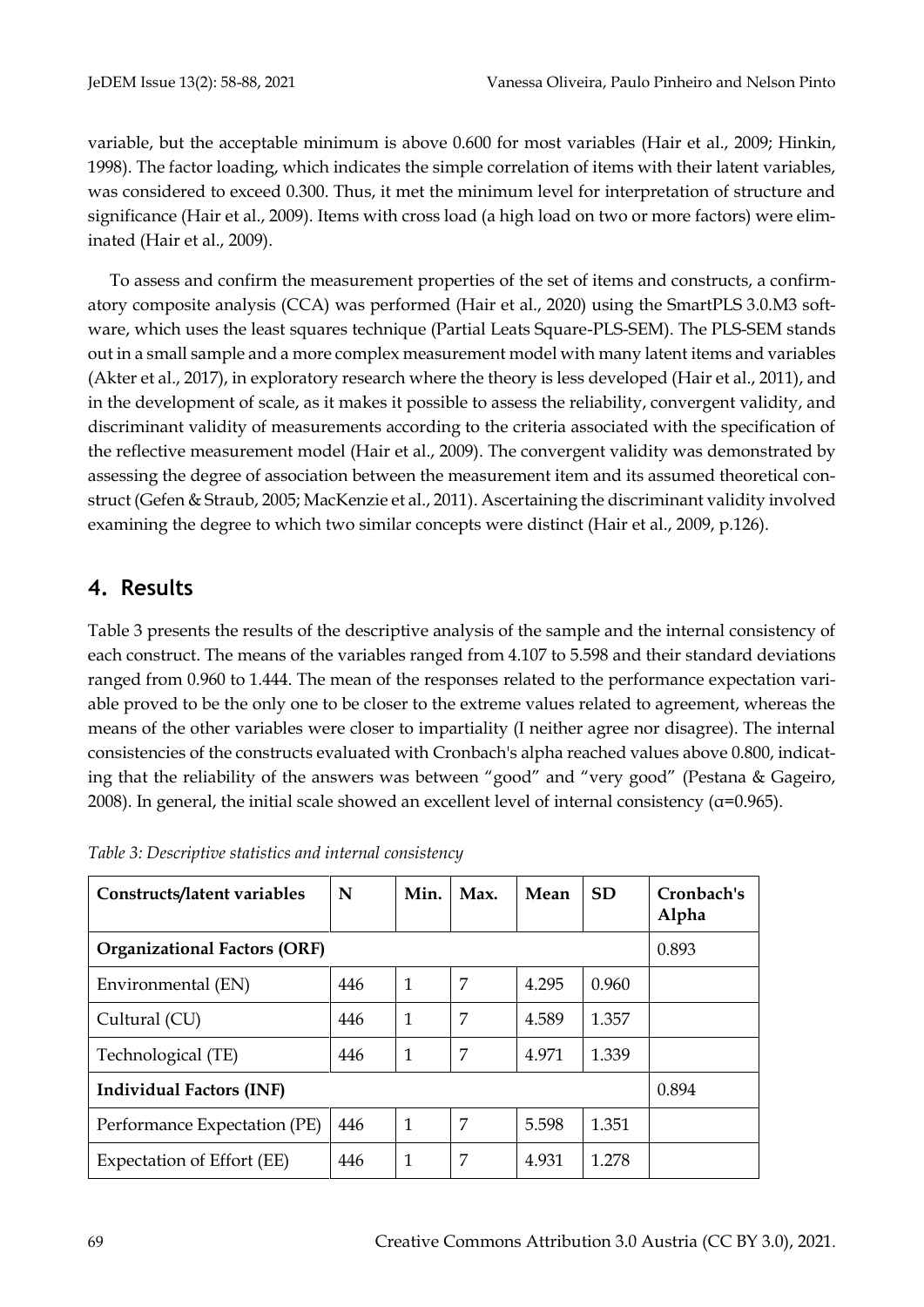| Social Influence (SI)             | 446 |   | 7 | 4.312 | 1.529 |       |
|-----------------------------------|-----|---|---|-------|-------|-------|
| <b>Facilitating Factor (FFA)</b>  |     |   |   |       | 0.940 |       |
| <b>Absorptive Capacity (ACAP)</b> | 446 |   | 7 | 4.833 | 1.169 |       |
| <b>Value Generation (VGE)</b>     |     |   |   |       |       | 0.964 |
| <b>Value Generation</b>           | 446 | 1 |   | 4.107 | 1.444 |       |

Note: Min: Minimum; Max: Maximum; SD: Standard deviation

Before performing the dimensionality analysis, the adequacy of the sample for EFA was assessed using the Kaiser-Meyer-Olkinmeasures (KMO) and Bartlett's test of sphericity. We found a KMO=0.945 and  $x^2$ =18838.080, df=1128, p=0.000, indicating that they were significant (p<0.001). In other words, there were sufficient correlations between the original variables (Hair et al., 2009). Therefore, the two suitability procedures showed that the sample met the criteria to proceed with the EFA.

The initial factor analysis extracted ten factors whose eigenvalues were ≥1 (Kaiser, 1960), which explained approximately 71.915% of the variability of the initial variables. Items with factor loadings less than 0.300 (Hair et al., 2009) and those with more than two factors (cross-loading) were eliminated. Several simulations were performed to establish which items would be excluded. This resulted in the elimination of the seven items (AM\_1; AM\_3; AM\_5; AM\_9: CPA\_1; CPA\_3; CPA\_10) after ten iterations. For example, item AM\_9, entitled "There is internal pressure on the part of public servants who adopt open government data in their professional area" was excluded for having high factor loadings in more than one factor. This meant that this item was strongly associated with other concepts (constructs) and did not represent a single construct. The reason for this may have been the similarity of its semantic content with other items.

The remaining 47 items were loaded in their corresponding factors, as can be seen in Table 4. The subscales' reliabilities ranged from 0.801 to 0.964. Therefore, all of them were above the recommended limit of 0.700 (Nunnally, 1978). The eight factors accounted for 71.147% of the variance.

| <b>Items</b> | Cronbach's<br>Alpha | F1    | F <sub>2</sub> | F <sub>3</sub> | F <sub>4</sub> | F <sub>5</sub> | F <sub>6</sub> | F <sub>7</sub> | F8 |
|--------------|---------------------|-------|----------------|----------------|----------------|----------------|----------------|----------------|----|
| $VGE_11$     | 0.964               | 0.890 |                |                |                |                |                |                |    |
| VGE_5        |                     | 0.868 |                |                |                |                |                |                |    |
| $VGE_2$      |                     | 0.856 |                |                |                |                |                |                |    |
| $VGE_3$      |                     | 0.855 |                |                |                |                |                |                |    |
| $VGE_12$     |                     | 0.854 |                |                |                |                |                |                |    |

*Table 4: Dimensionality analysis*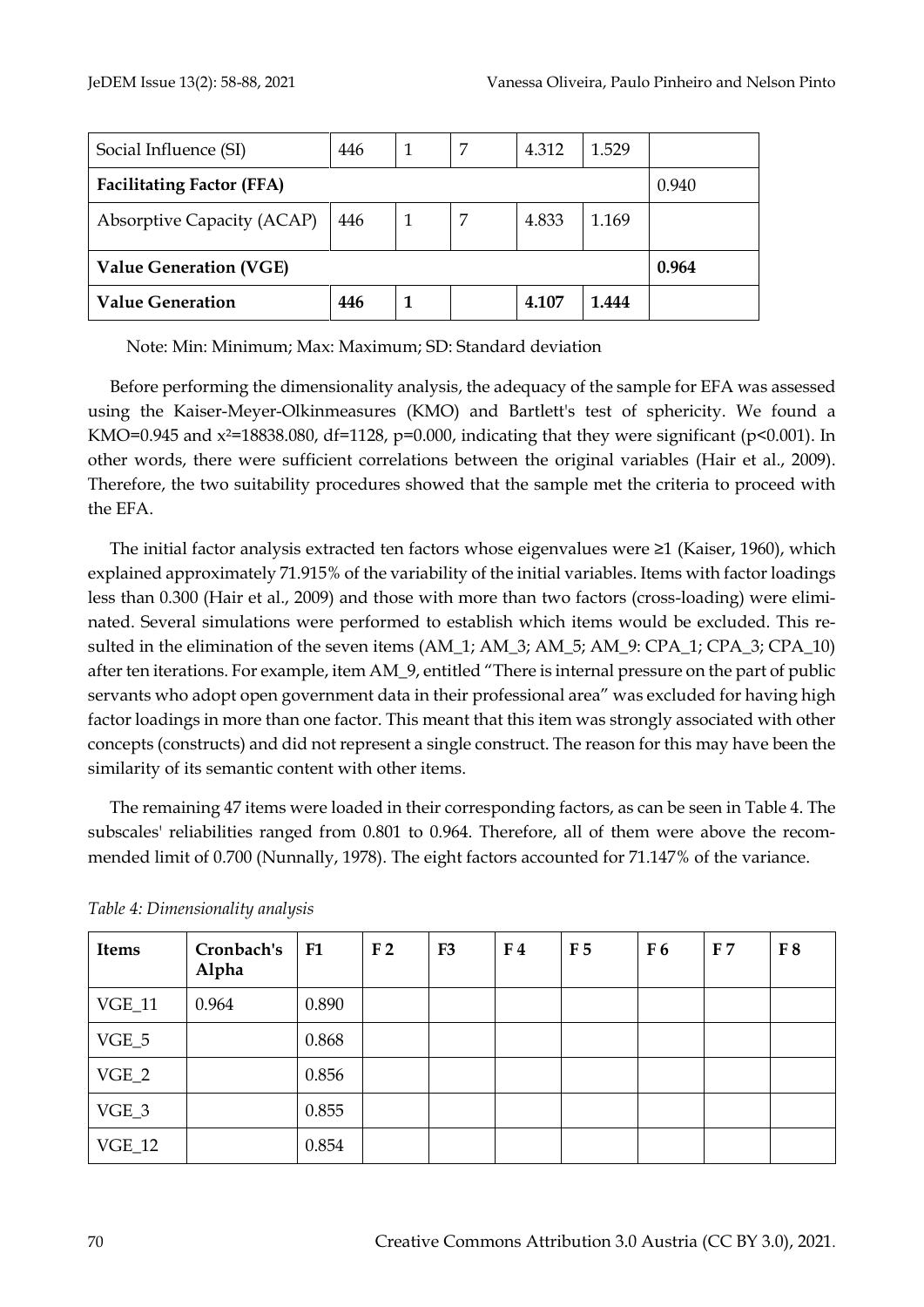| $\ensuremath{\text{VGE\_4}}$                        |       | 0.843 |           |           |       |           |  |  |
|-----------------------------------------------------|-------|-------|-----------|-----------|-------|-----------|--|--|
| $\rm VGE\_10$                                       |       | 0.823 |           |           |       |           |  |  |
| $\ensuremath{\text{VGE\_6}}$                        |       | 0.754 |           |           |       |           |  |  |
| $\ensuremath{\text{VGE}\xspace}\xspace_\mathsf{-1}$ |       | 0.752 |           |           |       |           |  |  |
| $\ensuremath{\text{VGE\_7}}$                        |       | 0.705 |           |           |       |           |  |  |
| $VGE_9$                                             |       | 0.598 |           |           |       |           |  |  |
| $\ensuremath{\text{VGE\_8}}$                        |       | 0.583 |           |           |       |           |  |  |
| $PE_4$                                              | 0.939 |       | 0.930     |           |       |           |  |  |
| $PE_3$                                              |       |       | 0.911     |           |       |           |  |  |
| $PE_2$                                              |       |       | $0.910\,$ |           |       |           |  |  |
| $PE\_1$                                             |       |       | $0.810\,$ |           |       |           |  |  |
| $\text{ACAP\_10}$                                   | 0.940 |       |           | 0.891     |       |           |  |  |
| $ACAP_11$                                           |       |       |           | 0.889     |       |           |  |  |
| $ACAP_9$                                            |       |       |           | 0.859     |       |           |  |  |
| $\text{ACAP\_8}$                                    |       |       |           | 0.825     |       |           |  |  |
| $ACAP_14$                                           |       |       |           | 0.611     |       |           |  |  |
| $ACAP_13$                                           |       |       |           | 0.586     |       |           |  |  |
| $ACAP_5$                                            |       |       |           | $0.580\,$ |       |           |  |  |
| $ACAP_11$                                           |       |       |           | 0.552     |       |           |  |  |
| $ACAP_4$                                            |       |       |           | 0.527     |       |           |  |  |
| $\text{ACAP\_6}$                                    |       |       |           | 0.484     |       |           |  |  |
| $ACAP_2$                                            |       |       |           | 0.369     |       |           |  |  |
| $\mathrm{EN}\_2$                                    | 0.801 |       |           |           | 0.799 |           |  |  |
| $\mathsf{EN\_6}$                                    |       |       |           |           | 0.770 |           |  |  |
| $\mathrm{EN}\_{4}$                                  |       |       |           |           | 0.699 |           |  |  |
| $\mathsf{EN\_7}$                                    |       |       |           |           | 0.699 |           |  |  |
| $CU_6$                                              | 0.897 |       |           |           |       | 0.921     |  |  |
| $CU_5$                                              |       |       |           |           |       | $0.886\,$ |  |  |
| ${\rm CU}\_{4}$                                     |       |       |           |           |       | 0.883     |  |  |
| $CU_3$                                              |       |       |           |           |       | 0.450     |  |  |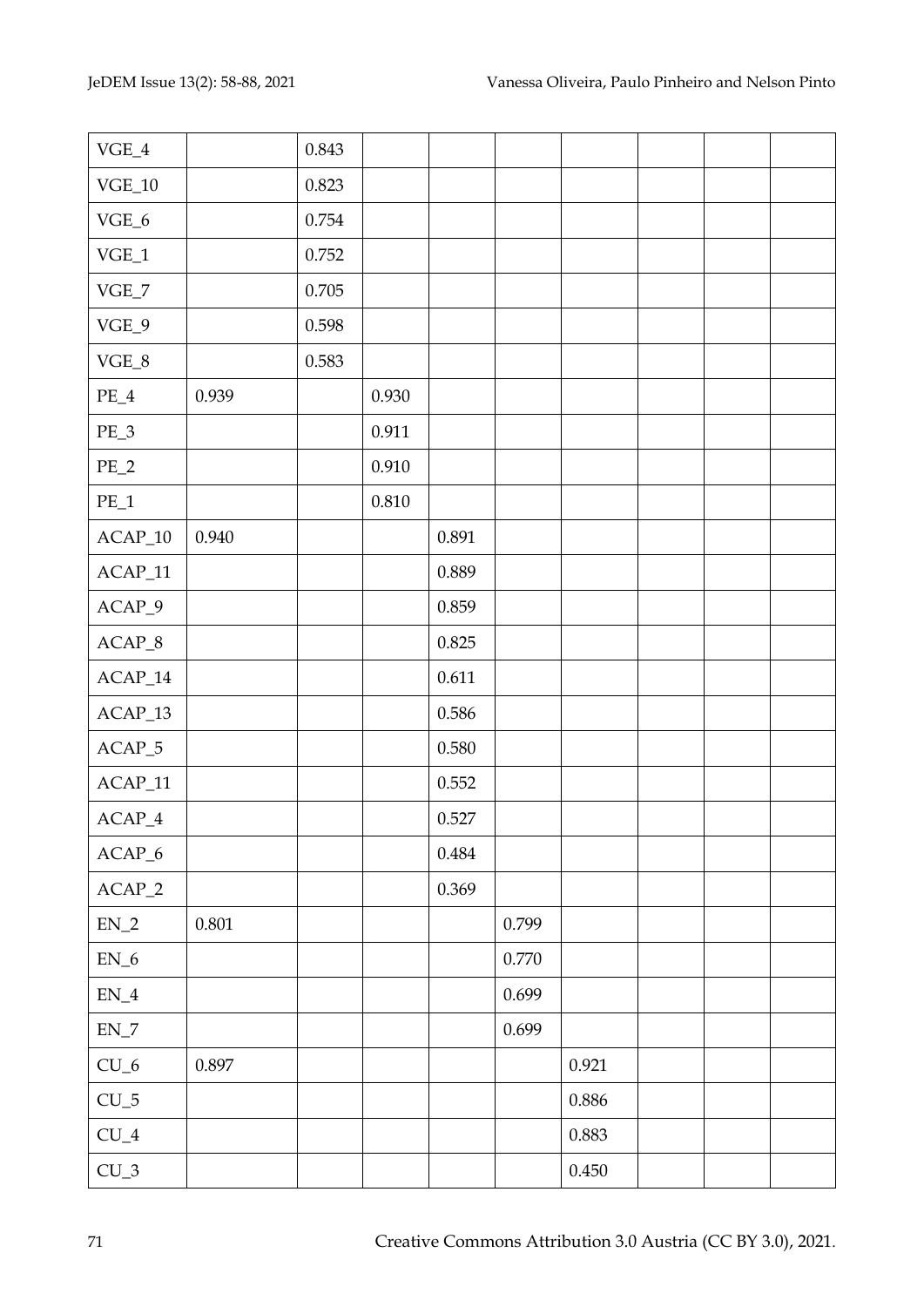| $CU_2$  |       |  |  | 0.396 |          |       |          |
|---------|-------|--|--|-------|----------|-------|----------|
| $CU_1$  |       |  |  | 0.364 |          |       |          |
| $EE_1$  | 0.829 |  |  |       | $-0.892$ |       |          |
| $EE_2$  |       |  |  |       | $-0.827$ |       |          |
| EE_3    |       |  |  |       | $-0.814$ |       |          |
| $EE\_4$ |       |  |  |       | $-0.527$ |       |          |
| $TE_1$  | 0.833 |  |  |       |          | 0.854 |          |
| $TE_2$  |       |  |  |       |          | 0.794 |          |
| TE_3    |       |  |  |       |          | 0.726 |          |
| $SI_2$  | 0.895 |  |  |       |          |       | $-0.843$ |
| $SL_3$  |       |  |  |       |          |       | $-.0818$ |
| $SI_1$  |       |  |  |       |          |       | $-0.789$ |

The first factor appeared to be the most important, as it explained much of the variability of the original data (38.718%). This factor had 12 items that refer to the possibilities that the use of OGD by the public sector can provide. The first three items with the highest loads were: "Our organization analyzes the OGD to identify the effects of a decision, policy, or action and makes necessary adjustments"; "Our managers use OGD to support the debate process with stakeholders, providing detailed information about a political problem in an accessible way"; and "Our organization uses OGD and trends to try to predict the results of our management actions" (see Appendix A). These items focused on the use of OGD data to improve government, understand problems, and prepare for future actions. Therefore, this subscale measured the generation of value through the use of this data.

The second factor, performance expectation, explained 9.668% of the variability of the original data. The four items measured whether public servants perceive the use of OGD in their professional activities to be advantageous. This is evidenced in the three heavily loaded items in the factor, which were "The use of OGD improves my performance at work"; "Using OGD will increase my productivity"; and "The use of OGD will be useful in my daily activities at work."

The third factor, absorptive capacity, corresponded to 5.196% of the variance. Overall, 11 items measured the internal capacities of public organizations to acquire, assimilate, transform, and explore knowledge extracted through the use of data. The items with the strongest loading emphasized the ability of public servants to apply the acquired knowledge. These were: "Our servants associate existing knowledge with new solutions"; "Our servants are able to apply new knowledge in their practical work"; and "Our servers are trained to absorb new knowledge, use it for another purpose, and make it available. "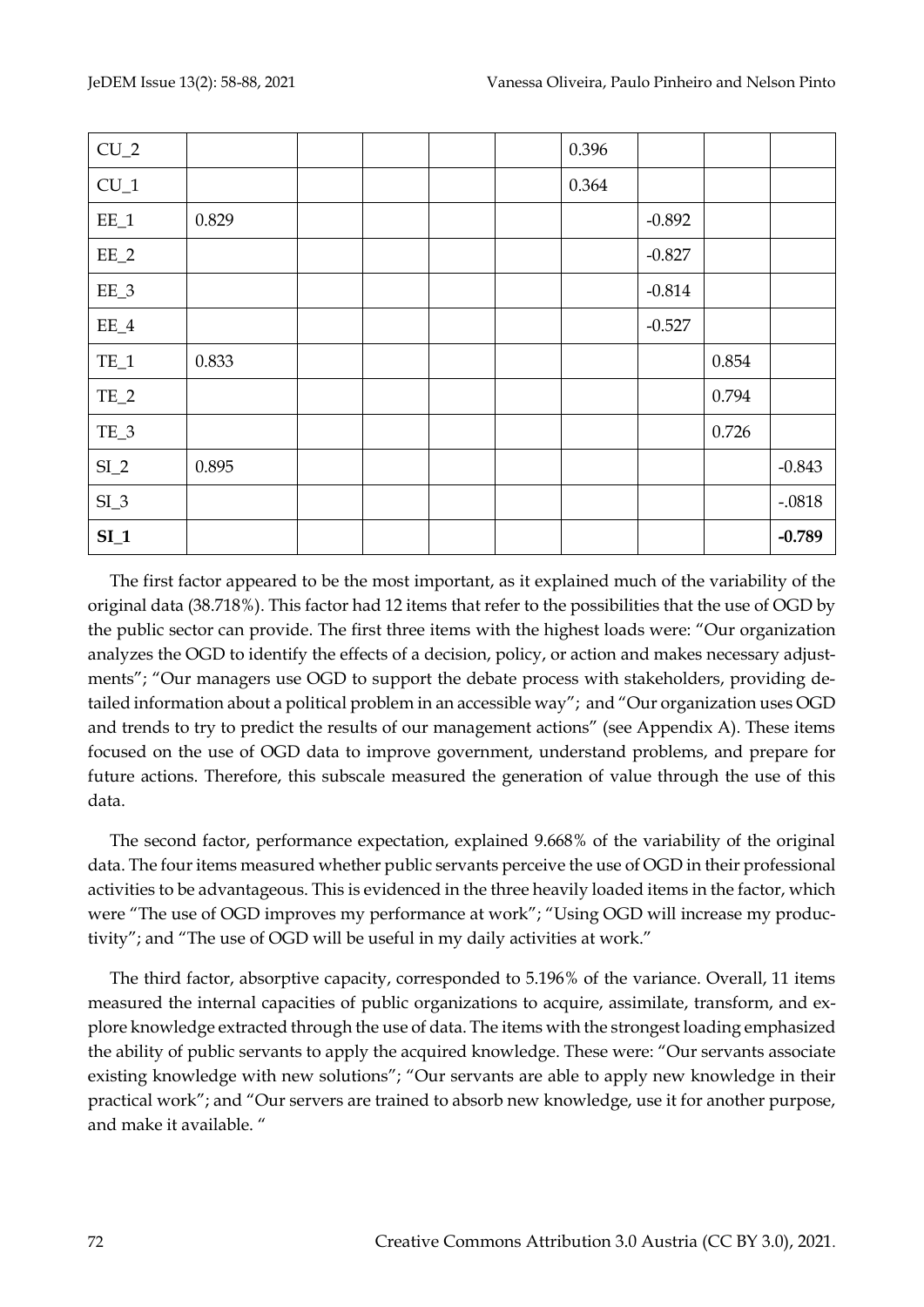The fourth factor was responsible for 4.633% of the variance and consisted of four items that shape the environmental context in which public organizations are inserted. This factor is demarcated by three items: "Most public organizations adopt OGD in their procedures"; "The OGD have been widely adopted by public bodies"; and "Higher-level public agencies place a lot of emphasis on adopting OGD. "These items expressed how public organizations view their peers and the persuasion of the internal use of OGD.

The fifth factor explained 3.897% of the data variance and corresponded to cultural factors. This factor loaded six items that measure the existence of a favorable organizational climate for the adoption of innovative practices, especially concerning open government initiatives such as civic participation. The first items illustrate this trend: "Our organization believes that it is the responsibility of the public administration to encourage citizens to participate in the deliberation and decision-making processes"; "Our organization believes that citizen participation really increases the effectiveness of public administration"; and "Our organization believes that citizen participation, especially in deliberative and decision-making processes, is necessary."

The sixth factor, effort expectation, explained 3.484% of the variance. The four grouped items verified whether use OGD is an easy task for public servants. This can be seen in the main items: "I can easily develop skills to use OGD"; "Learning to use open OGD will be easy for me"; and "I fully understand how to use open government data."

The seventh factor explained 3.100% of the variance, and its three items referred to the technical and technological infrastructure of the public organizations regarding the use of OGD. These items were: "Our organization is well equipped to manage important security and privacy issues related to the adoption of OGD"; "Our organization has adopted clear data security policies to ensure citizen privacy"; and "Our information technology people have knowledge, skills, and experience."

The last factor, social influence, explained 2.454% of the variance, and its three items explored whether the opinion of other people influenced the behavior of public servants with regard to the use of OGD. These items include: "People who matter to me think I should use OGD"; "People whose opinions I value encourage the use of OGD"; and "People who influence my professional behavior think I should use OGD."

After the EFA, a CCA was performed to verify the reliability and validity of the measures. Three criteria were used for convergent validation (Hair et al., 2020): estimates and significance of loads of each item, composite reliability (CC) for latent variables (constructs), and average variance extracted (AVE).

All the item loads were significant and ranged from 0.705 to 0.960, indicating that the reliability of reflective items was acceptable. Most loads were above 0.708, implying that more than 50% of the item's variance was explained by the latent variable (Hair et al., 2020). CC and AVE are two metrics that indicate the validation of the construct (latent variable). The former assesses the internal consistency of the latent variable, whereas the latter examines the mean variance between the latent variable and its items (Hair et al., 2020). The results indicated that the latent variables displayed a high reliability (> 0.70). The VEM for the latent variables ranged from 0.628 to 0.827, which exceeded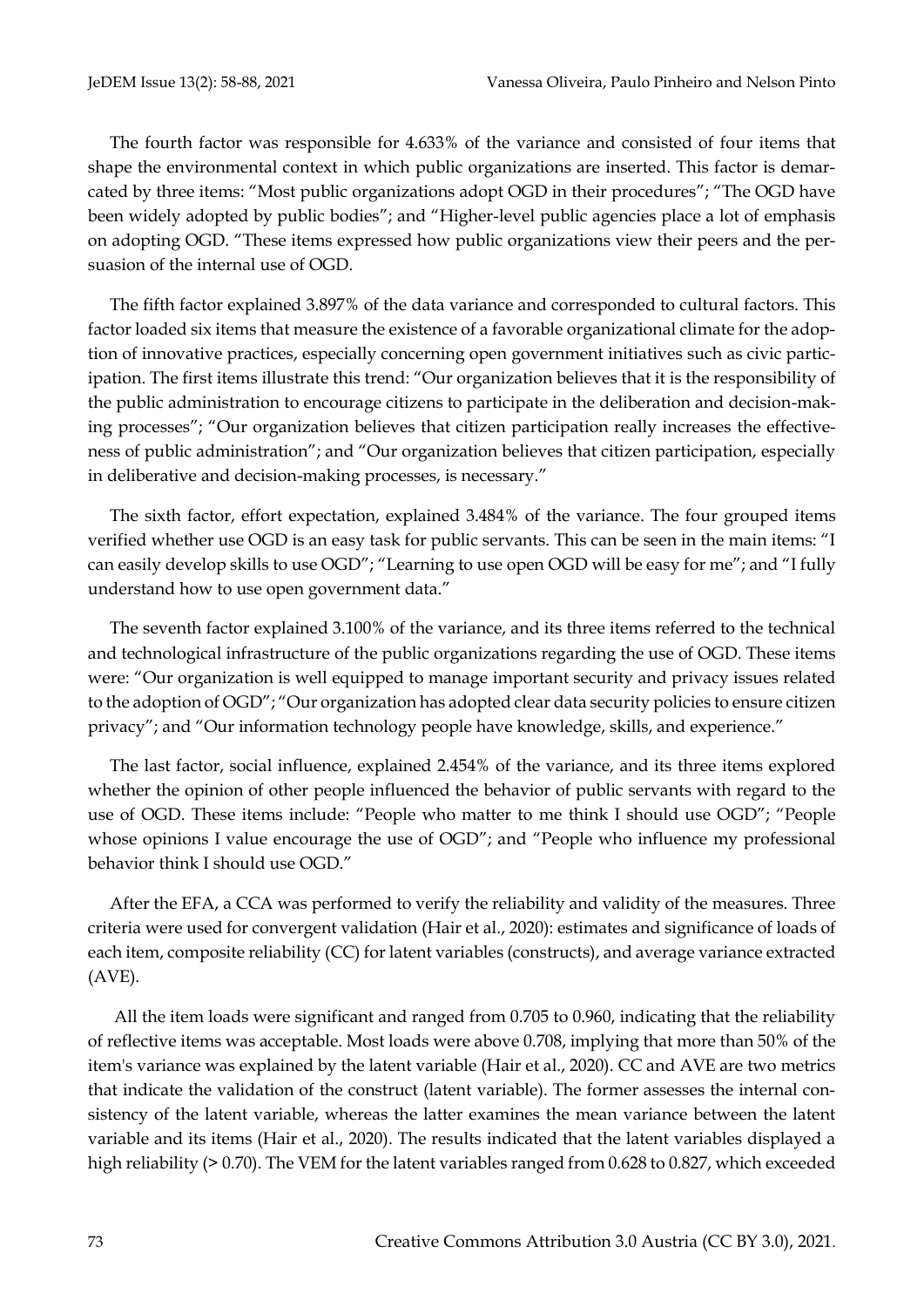the cutoff point of 0.50 (Fornell & Larcker, 1981). All results related to convergent validity are shown in Table 5.

| Constructs | Latent variables/items    | <b>Standardized load</b> | $CC ( \ge 0.7)$ | AVE $(20,5)$ |
|------------|---------------------------|--------------------------|-----------------|--------------|
| <b>ORF</b> | Environmental             |                          | 0,872           | 0,631        |
|            | $EN_2$                    | 0,804                    |                 |              |
|            | $\mathsf{EN}\_\mathsf{4}$ | 0,731                    |                 |              |
|            | $EN_6$                    | 0,854                    |                 |              |
|            | $\mathsf{EN\_7}$          | 0,782                    |                 |              |
|            | Cultural                  |                          | 0,922           | 0,664        |
|            | $CU_1$                    | 0,763                    |                 |              |
|            | $CU_2$                    | 0,765                    |                 |              |
|            | $CU_3$                    | 0,798                    |                 |              |
|            | $CU_4$                    | 0,830                    |                 |              |
|            | $CU_5$                    | 0,871                    |                 |              |
|            | $CU_6$                    | 0,854                    |                 |              |
|            | Technological             | 0,900                    | 0,751           |              |
|            | $TE_1$                    | 0,891                    |                 |              |
|            | $TE_2$                    | 0,889                    |                 |              |
|            | TE_3                      | 0,818                    |                 |              |
| <b>INF</b> | Performance expectation   |                          | 0,957           | 0,846        |
|            | $PE_1$                    | 0,869                    |                 |              |
|            | $PE_2$                    | 0,935                    |                 |              |
|            | $PE_3$                    | 0,937                    |                 |              |
|            | $PE_4$                    | 0,937                    |                 |              |
|            | Effort expectation        |                          | 0,888           | 0,664        |
|            | $EE_1$                    | 0,795                    |                 |              |
|            | $EE_2$                    | 0,812                    |                 |              |
|            | EE_3                      | 0,858                    |                 |              |
|            | $EE_4$                    | 0,794                    |                 |              |

*Table 5: Convergent validity*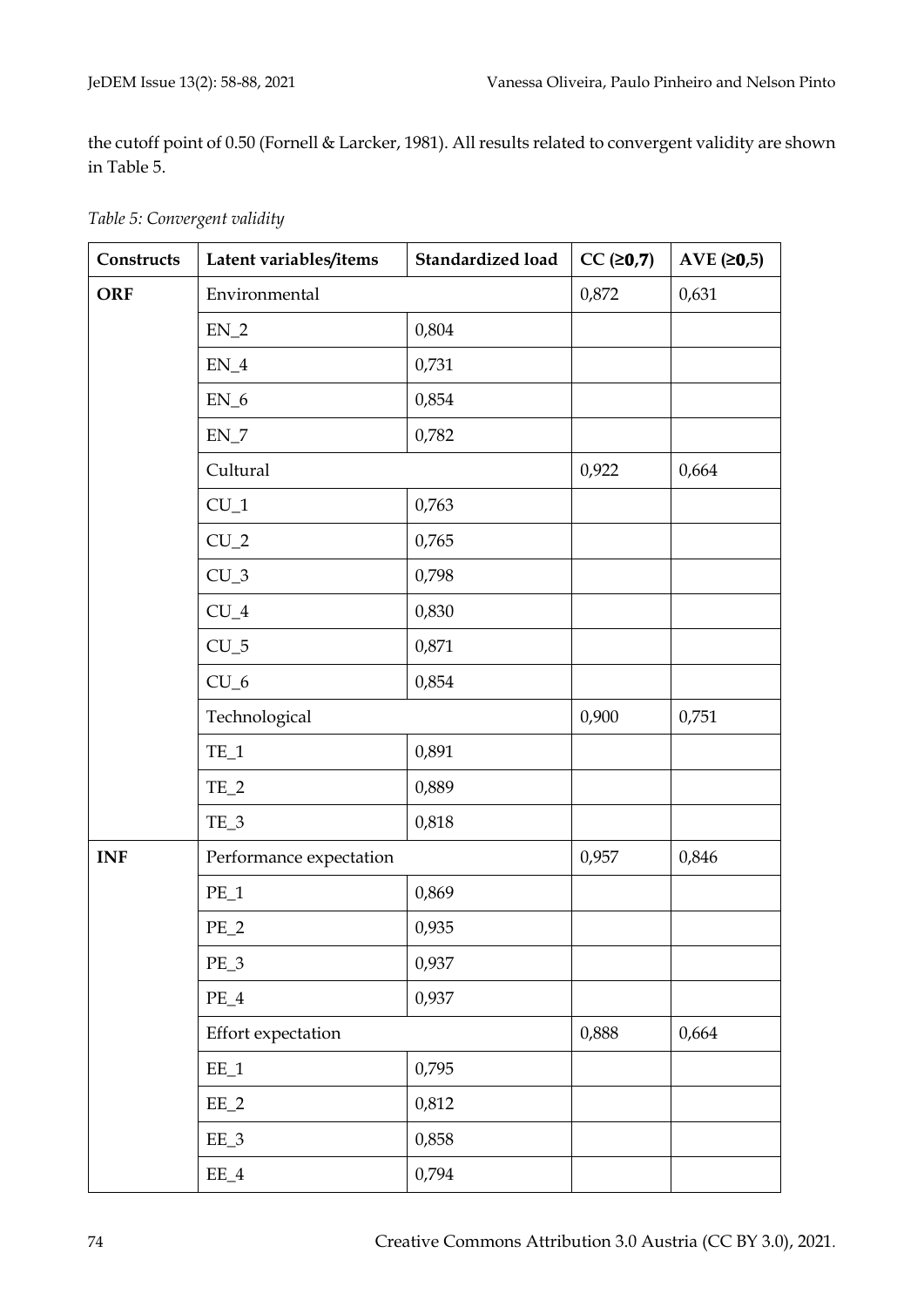|             | Social influence             |       | 0,935 | 0,827 |
|-------------|------------------------------|-------|-------|-------|
|             | $SI_1$                       | 0,912 |       |       |
|             | $SI_2$                       | 0,940 |       |       |
|             | $SI_3$                       | 0,875 |       |       |
| <b>FFAR</b> | Absorptive capacity          |       | 0,949 | 0,628 |
|             | $ACAP_2$                     | 0,705 |       |       |
|             | $\text{ACAP}\_\textbf{4}$    | 0,810 |       |       |
|             | $ACAP_5$                     | 0,820 |       |       |
|             | $ACAP_6$                     | 0,734 |       |       |
|             | $ACAP_8$                     | 0,796 |       |       |
|             | $ACAP_9$                     | 0,831 |       |       |
|             | $ACAP_10$                    | 0,857 |       |       |
|             | $ACAP_11$                    | 0,758 |       |       |
|             | $\text{ACAP}\_12$            | 0,761 |       |       |
|             | $ACAP_13$                    | 0,814 |       |       |
|             | $ACAP_14$                    | 0,822 |       |       |
| <b>VGE</b>  | Value Generation             |       | 0,935 | 0,722 |
|             | $\ensuremath{\text{VGE}\_1}$ | 0,854 |       |       |
|             | $VGE_2$                      | 0,875 |       |       |
|             | $\rm VGE$ $\_3$              | 0,866 |       |       |
|             | $\rm VGE$ $\_4$              | 0,874 |       |       |
|             | $VGE_5$                      | 0,893 |       |       |
|             | VGE $\_6$                    | 0,834 |       |       |
|             | VGE $\_7$                    | 0,822 |       |       |
|             | VGE $\_8$                    | 0,811 |       |       |
|             | $VGE_9$                      | 0,762 |       |       |
|             | $\rm VGE\_10$                | 0,876 |       |       |
|             | $\rm VGE\_11$                | 0,887 |       |       |
|             | $\mathbf{VGE}\_12$           | 0,831 |       |       |

Note: CC: Composite Reliability; AVE: Average Variance Extracted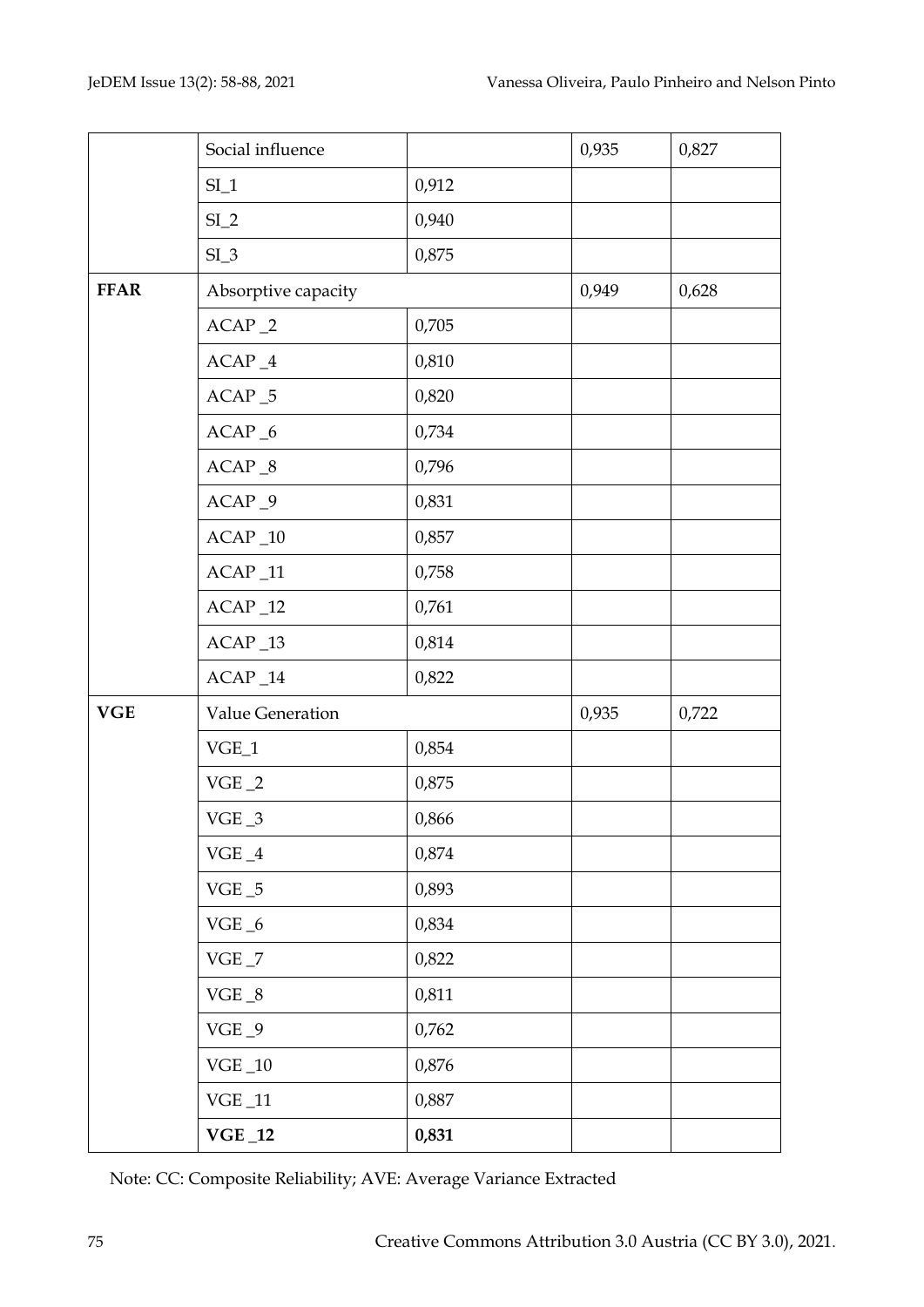Two criteria were used to investigate the discriminant validity: the Fornell-Larcker criterion and the Heterotrait-Monotrait (HTMT) correlation ratio (see Table 6). The first criterion establishes that the diagonal value of the square root of the AVE of each latent variable must be greater than the estimates of the squared correlations with the other latent variables (Hair et al., 2019). The HTMT correlation ratio aims to quantify the similarity between constructs (or latent variables), which should generally be less than one (Henseler et al., 2015). However, the literature has defined some cutoff values such as 0.85 and 0.90 to interpret the HTMT results (Hair et al., 2020).

| <b>Constructs/latent variables</b> | EN       | CU       | TE       | PE       | EE       | <b>SI</b> | <b>ACAP</b> | <b>VGE</b> |
|------------------------------------|----------|----------|----------|----------|----------|-----------|-------------|------------|
| EN                                 | $0.794*$ | 0.466    | 0.369    | 0.195    | 0.380    | 0.403     | 0.457       | 0.503      |
| <b>CU</b>                          | 0.397    | $0.814*$ | 0.601    | 0.225    | 0.280    | 0.418     | 0.739       | 0.700      |
| TE                                 | 0.304    | 0.520    | $0.867*$ | 0.141    | 0.261    | 0.253     | 0.608       | 0.579      |
| PE                                 | 0.168    | 0.207    | 0.122    | $0.920*$ | 0.428    | 0.552     | 0.170       | 0.258      |
| EE                                 | 0.312    | 0.247    | 0.218    | 0.395    | $0.815*$ | 0.529     | 0.274       | 0.283      |
| SI                                 | 0.341    | 0.374    | 0.217    | 0.508    | 0.472    | $0.909*$  | 0.370       | 0.486      |
| <b>ACAP</b>                        | 0.401    | 0.681    | 0.539    | 0.158    | 0.246    | 0.340     | $0.793*$    | 0.755      |
| <b>VGE</b>                         | 0.446    | 0.652    | 0.519    | 0.246    | 0.263    | 0.471     | 0.724       | $0.849*$   |

*Table 6: Discriminant validity*

Note 1: \*Diagonal values are the square root of AVE; values below the diagonal are the squared correlations; values above the diagonal are HTMT.

The results indicated that the discriminant validity was met in both criteria, as the diagonal values of the correlations are higher and the HTMT values were below the recommended value. Therefore, the constructs (or latent variables) are statistically different

# **5. Discussion and Implications for Practice**

This article aimed to develop and validate a tool that enables the measurement of the factors involved in generating value from the use of OGD. Data can take on different roles and favor the digital transformation of the public sector (Duan et al., 2020; Gao & Yu, 2020; Maffei et al., 2020; Ubaldi, 2020; Van Ooijen et al., 2019). This study contributes in several ways to the existing open government and OGD adoption literature and provides practical implications for public managers.

First, a scale was constructed using the set of procedures proposed by MacKenzie et al., (2011), which involved item development, purification, and validation. The proposed scale presented reliable and valid psychometric properties. The AFE and CCA results confirmed that the generation of value from the use of OGD is a multidimensional construct. Each of these distinct dimensions measures specific characteristics. Additionally, the multiple measures are in line with their respective dimensions, revealing a perfect understanding of what is being evaluated.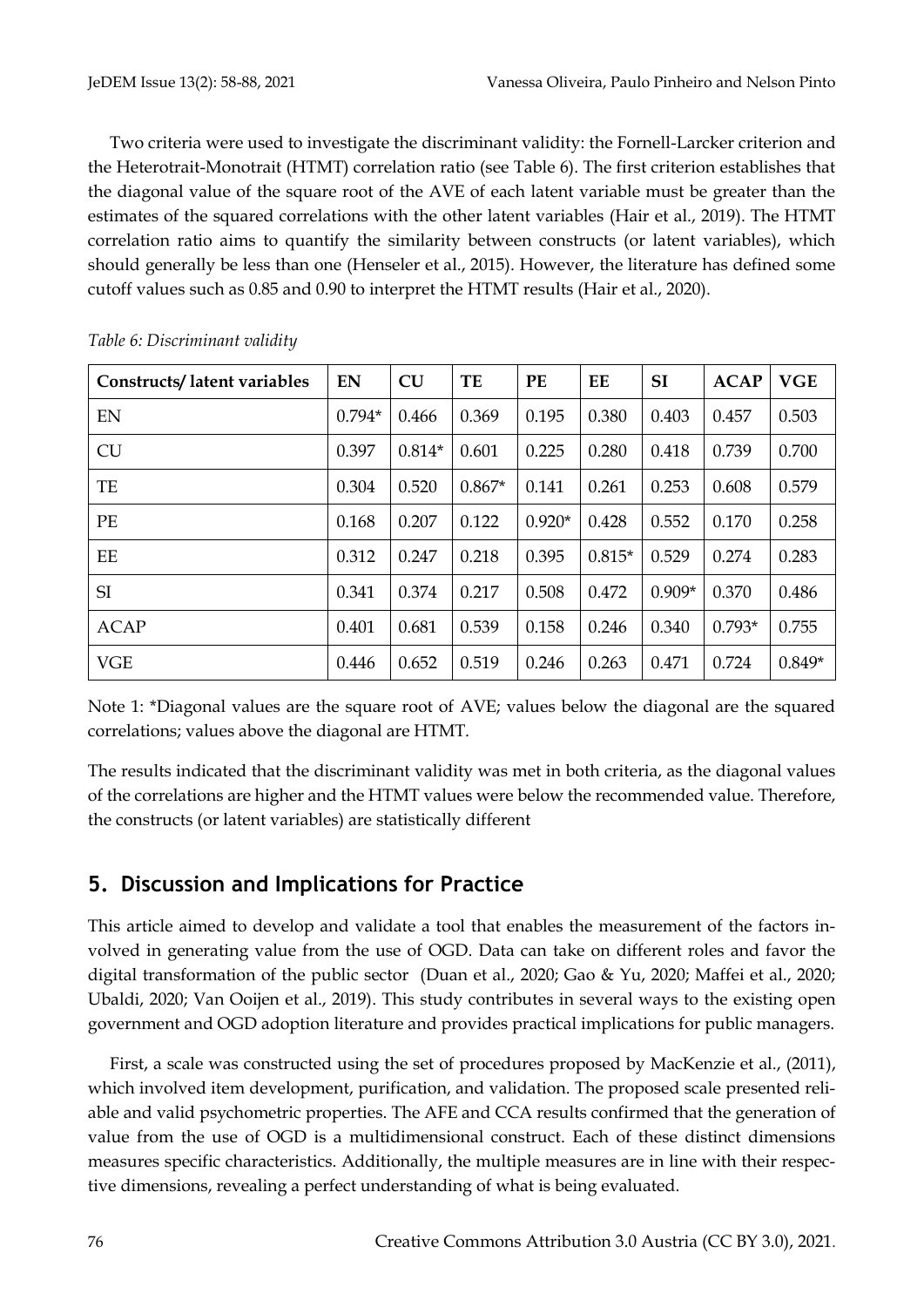Second, this construction-to-scale study theoretically advanced the concept of OGD-based value generation. During the development of this multidimensional scale, this study determined the measure of value generation from the use of OGD. The use of OGD favors governments in areas related to anticipatory governance, the provision of public services that fulfill societal needs, and the evaluation of results with a focus on continuous improvement. This study differed from the work of Jetzek et al. (2013a), who interpreted value creation as the use of OGD only for economic and social purposes and provided a measure to capture value creation at the business level. Instead, it utilized the concept proposed by Van Ooijen et al. (2019), which presents a new perspective in terms of databased value creation in the context of the public sector and views data as a strategic resource that governments can also use to support evidence-based decision-making.

Third, this research examined the role of governments as potential users of data. This was in contrast to most literature, where application developers, entrepreneurs, researchers, journalists, non-profit organizations, and citizens in general are posited as potential users of OGD. (Lassinantti, 2019; Safarov et al., 2017). Governments can use data on practices and procedures to promote organizational change and extract knowledge to support government actions. Even policymakers already believe that OGD will be a resource for reforming public management and internal administrative processes (Kassen, 2020).

Fourth, the study contributed to the generalization of the diffusion of innovation theory and opens up opportunities for further research in public management by casting a new light on the adoption of a DDPS culture within governments. It is important to emphasize that the value creation of OGD does not assume that all governments will obtain the same opportunities, nor does it imply that one government uses OGD for other purposes.

Fifth, this study provided a measure to capture value creation from OGD, making it possible to accelerate studies on DDPS. For example, the measure would be useful to examine the organizational scenario, verify the favorable conditions for implementing DDPS culture, and identify potential challenges, since OGD is beginning to be recognized as a support tool for managers and public servants in their routines, activities, and processes (Van Ooijen et al., 2019). Finally, the measure is not only valid and reliable, but also parsimonious. It helps professionals assess different organizational and individual variables through a single instrument (e.g., Altayar, 2018; Huber et al., 2020; Saxena & Janssen, 2017; Zuiderwijk et al., 2015).

# **6. Conclusion**

This study provided a comprehensive scale that enables the identification of the factors involved in generating value from the use of OGD by the public sector. The results showed that the developed multidimensional scale meets all established criteria and serves as a sound measure. Its construction was based on sufficiently robust theoretical bases that provided a conceptual base with measures to evaluate and better understand the conditions of public organizations regarding the use of OGD.

The scale can serve as a scientific tool for researchers who wish to assess the antecedents of value generation resulting from OGD using an integrated view, which involves organizational adoption,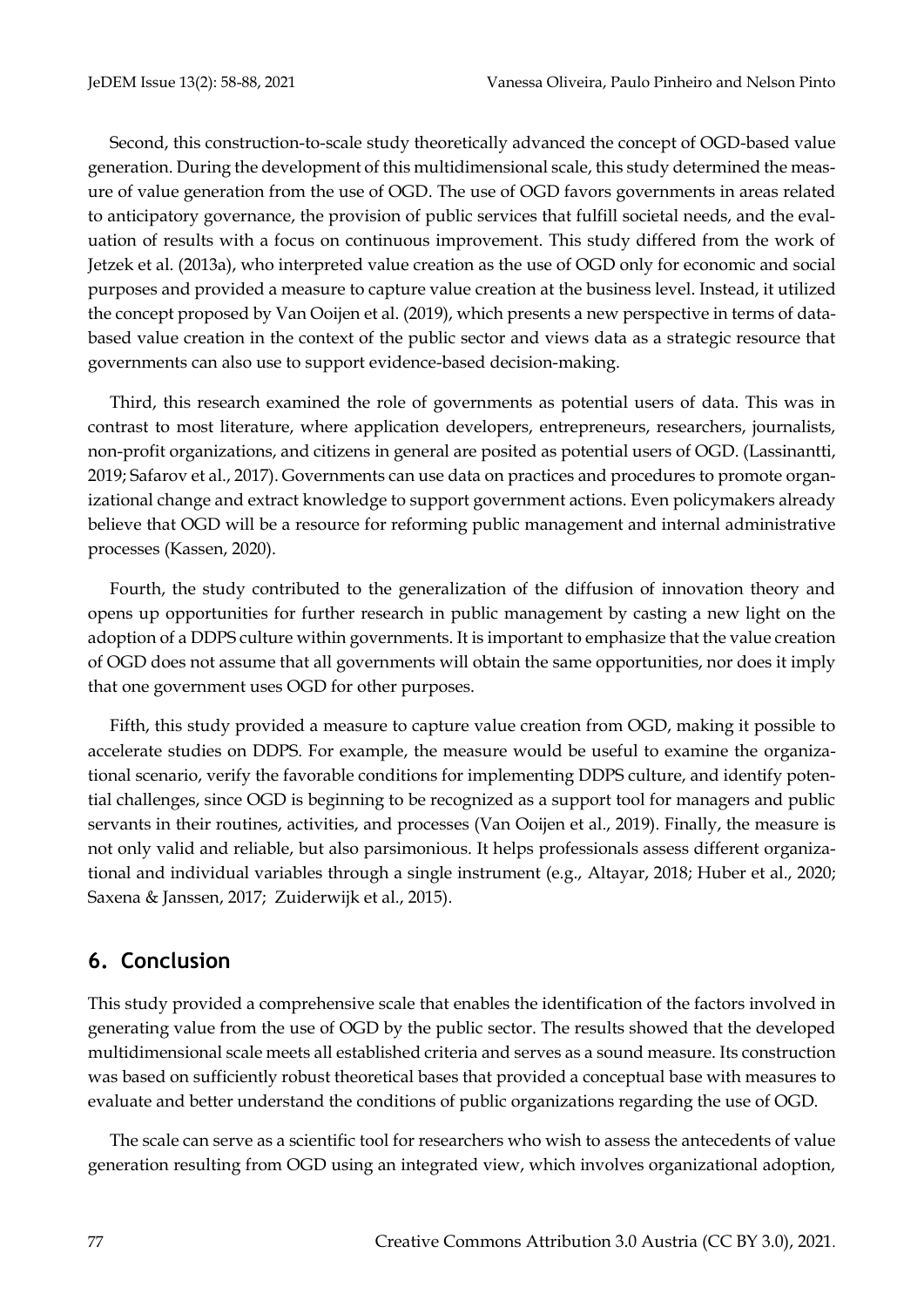behavioral intention, and absorptive capacity. It also offers new avenues for research on the use of OGD and the digital transformation of the public sector, especially driving new experiences in the DDPS.

The practical implications of this measure include the possibility of implementing it as a standardized government tool to compare the results of various departments and sectors, diagnose the real situation of public organizations regarding the intelligent use of data, and as support to establish strategies and actions and institutionalize or improve the use of data in routines, activities, processes, and decisions.

This study has certain limitations. Given that this study addresses an under explored subject and refers to the construction of a measure to capture the generation of value through the use of OGD, additional empirical research is required to substantiate its results. Although the scale is reliable and valid, the measure is new and complex. It thus requires further study to ensure its refinement. Another limiting factor is the study's limited sample. Given that only the perception of public servants in the federal sphere was inferred, and it is not possible to conclude that the measurement instrument can be applied in the same way in other spheres of government. Future research should thus replicate the instrument across different contexts, cultures, and levels of government (local, regional, and national) to test and further validate the scale.

#### **References**

- Adnan, H. R., Hidayanto, A. N., Purwandari, B., Kosandi, M., Fitriani, W. R., & Kurnia, S. (2019). Multidimensional perspective on factors influencing technology adoption for open government initiatives: A systematic literature review. 2019 International Conference on Advanced Computer Science and Information Systems, ICACSIS 2019, 369–374. https://doi.org/10.1109/ICACSIS47736.2019.8979924
- Agbozo, E., & Asamoah, B. K. (2019). Data-driven e-government: Exploring the socio-economic ramifications. *EJournal of EDemocracy and Open Government*, 11(1), 81–90. https://doi.org/10.29379/jedem.v11i1.510
- Akter, S., Fosso Wamba, S., & Dewan, S. (2017). Why PLS-SEM is suitable for complex modelling? An empirical illustration in big data analytics quality. *Production Planning and Control*, 28(11–12), 1011–1021. https://doi.org/10.1080/09537287.2016.1267411
- Ali, N., Tretiakov, A., & Whiddett, D. (2014). A content validity study for a knowledge management systems success model in healthcare. *Journal of Information Technology Theory and Application (JITTA)*, 15(2), 21. https://aisel.aisnet.org/jitta/vol15/iss2/3
- Altayar, M. S. (2018). Motivations for open data adoption: An institutional theory perspective. *Government Information Quarterly*, 35(4), 633–643. https://doi.org/10.1016/j.giq.2018.09.006
- Attard, J., Orlandi, F., & Auer, S. (2016). Value creation on open government data. Proceedings of the Annual Hawaii International Conference on System Sciences, 2016-March, 2605–2614. https://doi.org/10.1109/HICSS.2016.326
- Barney, J. (1991). Firm Resources and Sustained Competitive Advantage. *Journal of Management*, 17(1), 99– 120. https://doi.org/10.1177/014920639101700108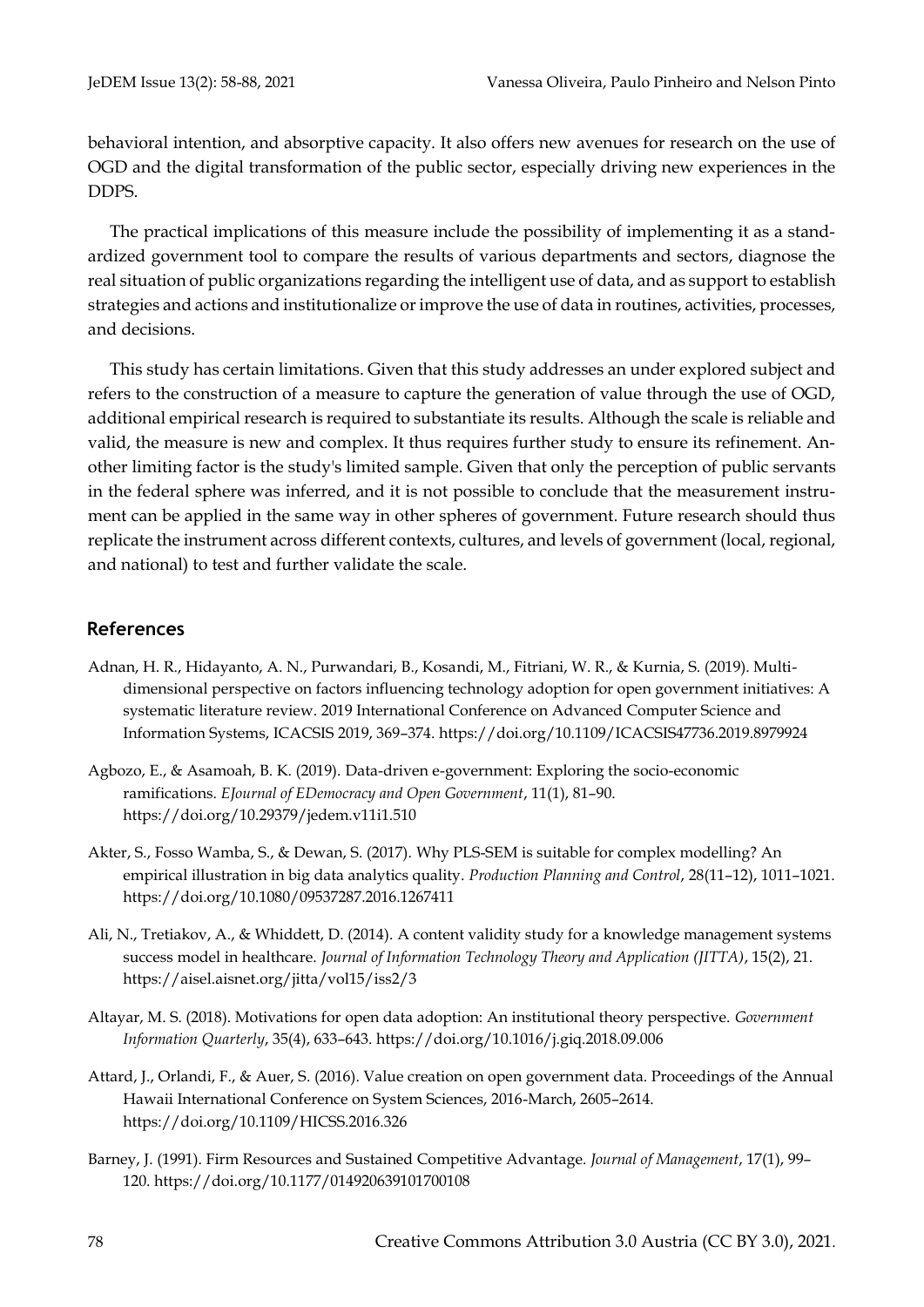- Berry, F. S., & Berry, W. D. (1990). State Lottery Adoptions as Policy Innovations: An Event History Analysis. *American Political Science Review*, 84(2), 395–415. https://doi.org/10.2307/1963526
- Brasil. (2020, November 13). Fala.BR Integrated Ombudsman and Access to Information Platform. https://falabr.cgu.gov.br/publico/Manifestacao/SelecionarTipoManifestacao.aspx?ReturnUrl=%2F
- Brasil. (2021). Law No. 14,129 of March 29, 2021. Provides for principles, rules and instruments for Digital Government and for increasing public efficiency. https://legislacao.presidencia.gov.br/atos/?tipo=LEI&numero=14129&ano=2021&ato=d7cMTSE5UM ZpWT475
- Churchill, G. A. (1979). A Paradigm for Developing Better Measures of Marketing Constructs. *Journal of Marketing Research*, 16(1), 64–73. https://doi.org/10.1177/002224377901600110
- Cohen, W. M., & Levinthal, D. A. (1990). Absorptive Capacity: A New Perspective on Learning and Innovation. *Administrative Science Quarterly*, 35(1), 128. https://doi.org/10.2307/2393553
- Damanpour, F. (1991). Organizational Innovation: A Meta-Analysis Of Effects Of Determinants and Moderators. *Academy of Management Journal*, 34(3), 555–590. https://doi.org/10.5465/256406
- Dawes, S. S., Vidiasova, L., & Parkhimovich, O. (2016). Planning and designing open government data programs: An ecosystem approach. *Government Information Quarterly*, 33(1), 15–27. https://doi.org/10.1016/J.GIQ.2016.01.003
- del Carmen Haro-Domínguez, M., Arias-Aranda, D., Javier Lloréns-Montes, F., & Ruíz Moreno, A. (2007). The impact of absorptive capacity on technological acquisitions engineering consulting companies. *Technovation*, 27(8), 417–425. https://doi.org/10.1016/j.technovation.2007.04.003
- Dimaggio, P. J., & Powell, W. W. (1983). The iron cage revisited: institutional isomorphism and collective rationality in organizational fields. *American Sociological Review*, 48(2), 147–160. https://doi.org/DOI: 10.2307/2095101
- Duan, H. K., Hu, H., Vasarhelyi, M., Rosa, F. S., & Leão Lyrio, M. V. (2020). Open Government Data (OGD) driven decision aid: a predictive model to monitor COVID-19 and support decisions in a Brazilian State. *Public Service Magazine*, 71, 140–164. https://doi.org/10.21874/rsp.v71i0.5009
- Dwivedi, Y. K., Rana, N. P., Jeyaraj, A., Clement, M., & Williams, M. D. (2019). Re-examining the Unified Theory of Acceptance and Use of Technology (UTAUT): Towards a Revised Theoretical Model. *Information Systems Frontiers*, 21(3), 719–734. https://doi.org/10.1007/s10796-017-9774-y
- Finstad, K. (2010). Response interpolation and scale sensitivity: Evidence against 5-point scales. *Journal of Usability Studies*, 5(3), 104–110.
- Flatten, T. C., Engelen, A., Zahra, S. A., & Brettel, M. (2011). A measure of absorptive capacity: Scale development and validation. *European Management Journal*, 29(2), 98–116. https://doi.org/10.1016/J.EMJ.2010.11.002
- Floyd, F. J., & Widaman, K. F. (1995). Factor Analysis in the Development and Refinement of Clinical Assessment Instruments. *Psychological Assessment*, 7(3), 286–299.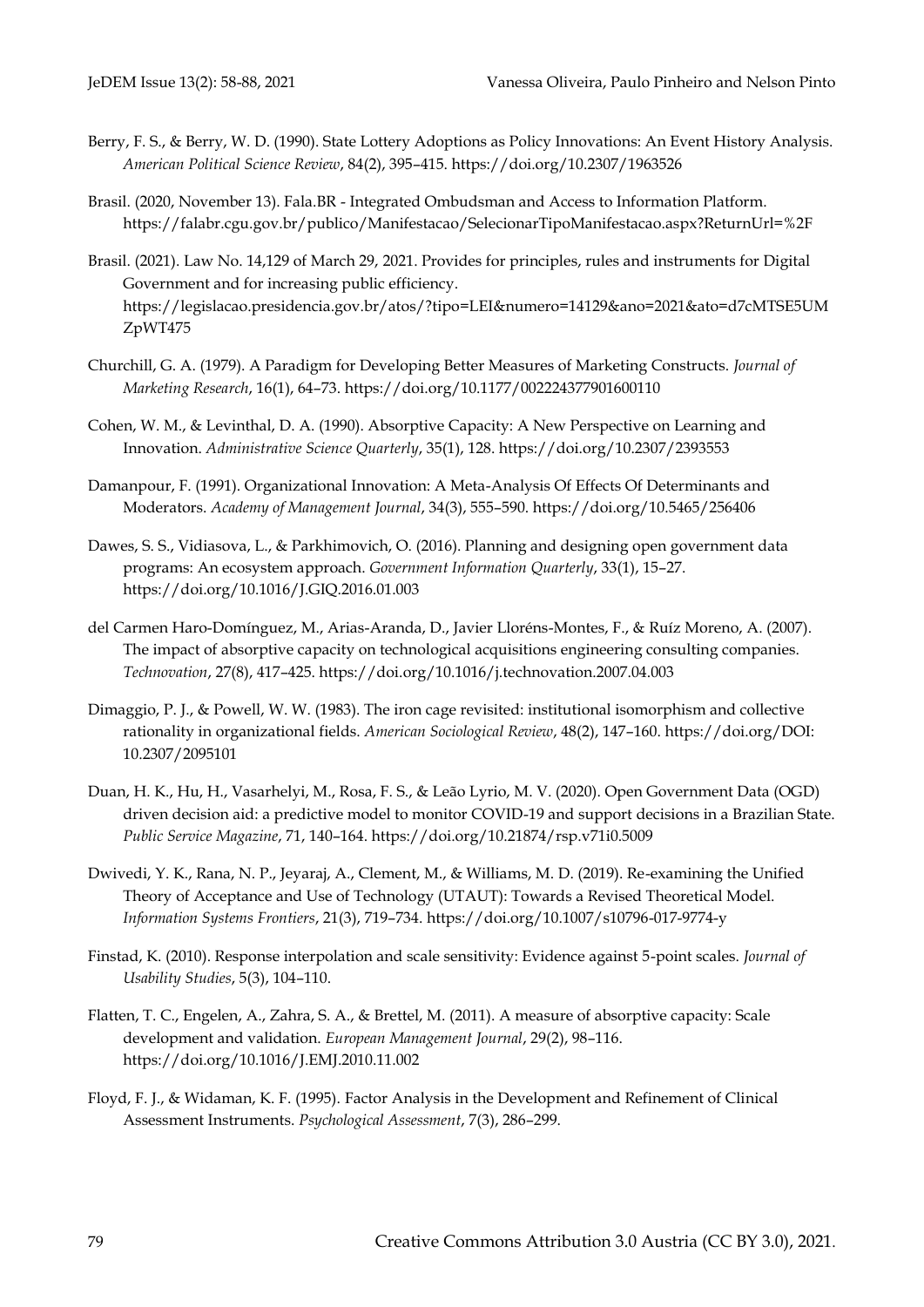- Fornell, C., & Larcker, D. F. (1981). Evaluating Structural Equation Models with Unobservable Variables and Measurement Error. *Journal of Marketing Research*, 18(1), 39–50. https://doi.org/10.1177/002224378101800104
- Gao, X., & Yu, J. (2020). Public governance mechanism in the prevention and control of the COVID-19: information, decision-making and execution. *Journal of Chinese Governance*, 5(2), 178–197. https://doi.org/10.1080/23812346.2020.1744922
- Gefen, D., & Straub, D. (2005). A Practical Guide to Factorial Validity Using PLS-Graph: Tutorial and Annotated Example. *Communications of the Association for Information Systems*, 16, 91–109. http://dstraub.cis.gsu.edu:88/quant/
- Grimmelikhuijsen, S. G., & Feeney, M. K. (2017). Developing and Testing an Integrative Framework for Open Government Adoption in Local Governments. *Public Administration Review*, 77(4), 579–590. https://doi.org/10.1111/puar.12689
- Guo, L., & Ba, Y. (2019). Adopt or Not and Innovation Variation: A Dynamic Comparison Study of Policy Innovation and Diffusion Mechanisms. *Journal of Comparative Policy Analysis: Research and Practice.* https://doi.org/10.1080/13876988.2019.1603603
- Hair, J. F., Black, W. C., Babin, B. J., & Anderson, R. E. (2019). *Multivariate Data Analysis* (8th Editio). Cengage Learning.
- Hair, J. J. F., Black, W. C., & Sant'Anna, A. S. (2009). *Multivariate data analysis*. Bookman Publisher.
- Hair, Joe F., Howard, M. C., & Nitzl, C. (2020). Assessing measurement model quality in PLS-SEM using confirmatory composite analysis. *Journal of Business Research*, 109, 101–110. https://doi.org/10.1016/j.jbusres.2019.11.069
- Hair, Joe F., Ringle, C. M., & Sarstedt, M. (2011). PLS-SEM: Indeed a silver bullet. *Journal of Marketing Theory and Practice*, 19(2), 139–152. https://doi.org/10.2753/MTP1069-6679190202
- Haneem, F., Kama, N., Taskin, N., Pauleen, D., & Abu Bakar, N. A. (2019). Determinants of master data management adoption by local government organizations: An empirical study. *International Journal of Information Management*, 45, 25–43. https://doi.org/10.1016/j.ijinfomgt.2018.10.007
- Henseler, J., Ringle, C. M., & Sarstedt, M. (2015). A new criterion for assessing discriminant validity in variance-based structural equation modeling. *Journal of the Academy of Marketing Science*, 43(1), 115–135. https://doi.org/10.1007/s11747-014-0403-8
- Hinkin, T. R. (1998). A brief tutorial on the development of measures for use in survey questionnaires. *Organizational Research Methods*, 1(1), 104–121. https://doi.org/10.1177/109442819800100106
- Huber, F., Wainwright, T., & Rentocchini, F. (2020). Open data for open innovation: managing absorptive capacity in SMEs. *R&D Management*, 50(1), 31–46. https://doi.org/10.1111/radm.12347
- Jetzek, T., Avital, M., & Bjorn-Andersen, N. (2014). Data-Driven Innovation through Open Government Data. *Journal of Theoretical and Applied Electronic Commerce Research*, 9(2), 15–16. https://doi.org/10.4067/S0718-18762014000200008
- Jetzek, T., Avital, M., & Bjørn-Andersen, N. (2013a). Generating Value from Open Government Data. 34th International Conference on Information Systems, 1–20.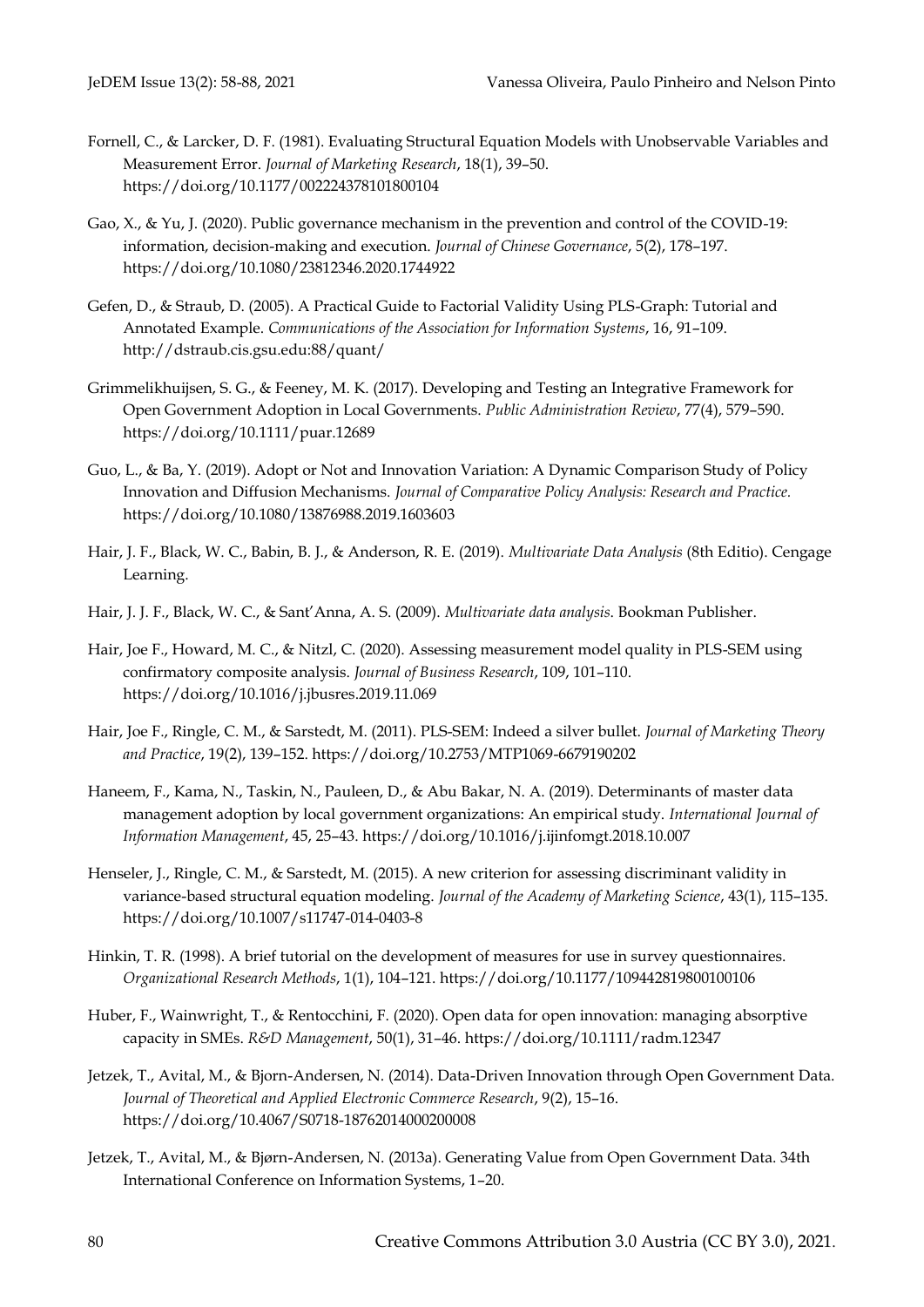- Jetzek, T., Avital, M., & Bjørn-Andersen, N. (2013b). The Generative Mechanisms Of Open Government Data. In 1 (Ed.), Proceedings of the 21st European Conference on Information Systems (Vol. 156).
- Joshi, A., Kale, S., Chandel, S., & Applied, D. (2015). Likert scale: Explored and explained. *British Journal of Applied Science & Technology*, 7(4), 396–403. https://doi.org/10.9734/BJAST/2015/14975
- Kaiser, H. F. (1960). The Application of Electronic Computers to Factor Analysis. *Educational and Psychological Measurement*, 20(1), 141–151. https://doi.org/10.1177/001316446002000116
- Kassen, M. (2020). Open data and its peers: understanding promising harbingers from Nordic Europe. *Aslib Journal of Information Management*. https://doi.org/10.1108/AJIM-12-2019-0364
- Kim, S., Kim, H. J., & Lee, H. (2009). An institutional analysis of an e-government system for anti-corruption: The case of OPEN. *Government Information Quarterly*, 26(1), 42–50. https://doi.org/10.1016/j.giq.2008.09.002
- Lane, P. J., Koka, B. R., & Pathak, S. (2006). The reification of absorptive capacity: A critical review and rejuvenation of the construct. *Academy of Management Review*, 31(4), 833–863. https://doi.org/10.5465/AMR.2006.22527456
- Lassinantti, J. (2019). Re-use of public sector open data-charcterising the phenomena. *International Journal of Public Information Systems*, 13(1), 1–29.
- Lee, G., & Kwak, Y. H. (2012). An Open Government Maturity Model for social media-based public engagement. *Government Information Quarterly*, 29(4), 492–503. https://doi.org/10.1016/J.GIQ.2012.06.001
- Lewin, A. Y., Massini, S., & Peeters, C. (2011). Microfoundations of internal and external absorptive capacity routines. *Organization Science*, 22(1), 81–98. https://doi.org/10.1287/orsc.1100.0525
- MacKenzie, S. B., Podsakoff, P. M., & Podsakoff, N. P. (2011). Construct measurement and validation procedures in MIS and behavioral research: Integrating new and existing techniques. *MIS Quarterly*, 35(2), 293–334.
- Maffei, S., Leoni, F., & Villari, B. (2020). Data-driven anticipatory governance. Emerging scenarios in data for policy practices . *Policy Design and Practice*, 3(2), 123–134. https://doi.org/10.1080/25741292.2020.1763896
- McBride, K., Aavik, G., Toots, M., Kalvet, T., & Krimmer, R. (2019). How does open government data driven co-creation occur? Six factors and a 'perfect storm'; insights from Chicago's food inspection forecasting model. *Government Information Quarterly*, 36(1), 88–97. https://doi.org/10.1016/j.giq.2018.11.006
- Mergel, I., Kleibrink, A., & Sörvik, J. (2018). Open data outcomes: U.S. cities between product and process innovation. *Government Information Quarterly*, 35(4), 622–632. https://doi.org/10.1016/j.giq.2018.09.004
- Murray, K., Roux, D. J., Nel, J. L., Driver, A., & Freimund, W. (2011). Absorptive Capacity as a Guiding Concept for Effective Public Sector Management and Conservation of Freshwater Ecosystems. *Environmental Management*, 47(5), 917–925. https://doi.org/10.1007/s00267-011-9659-7

Nunnally, J. (1978). *Psychometric theory*. McGraW-Hill.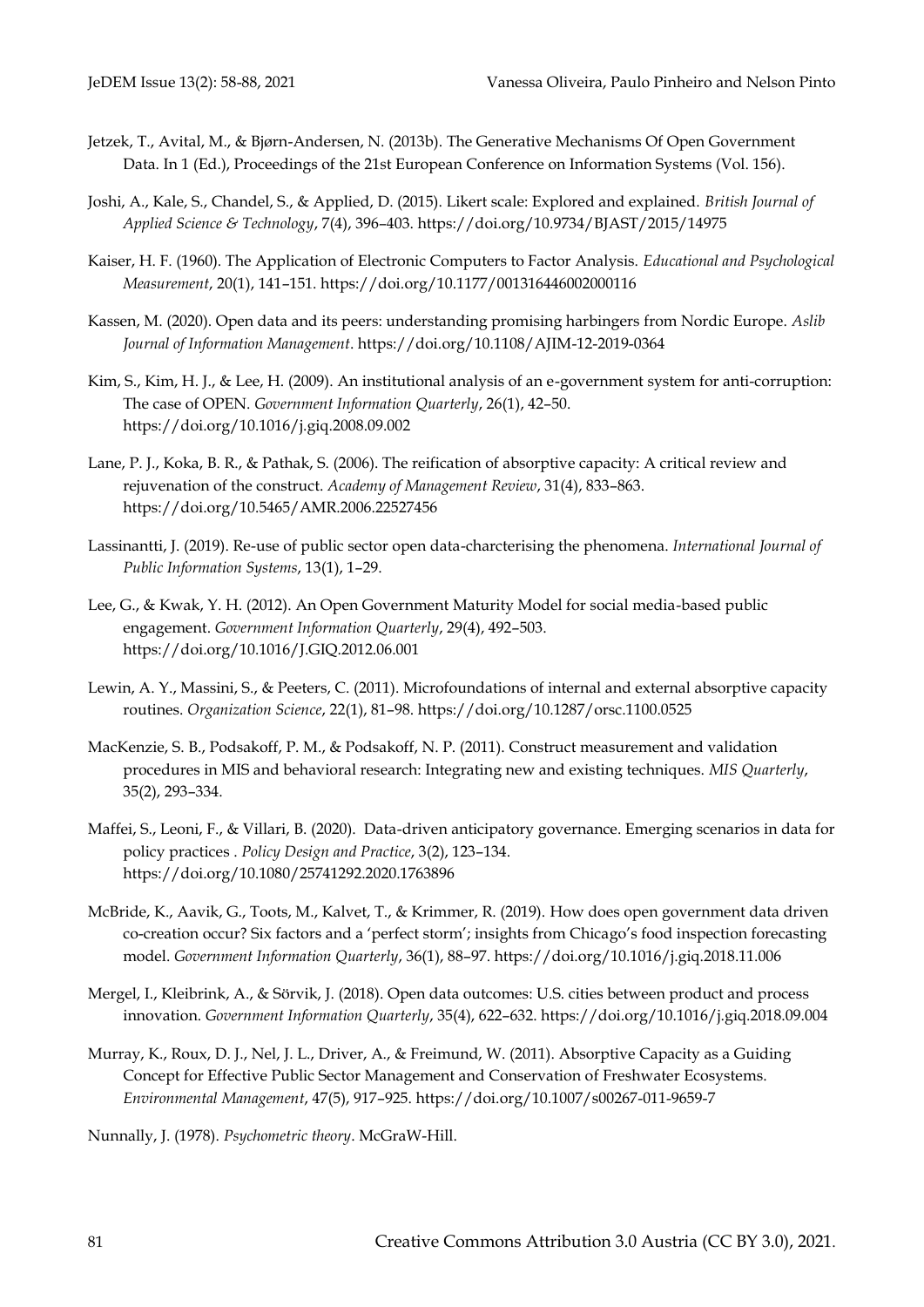- OECD. (2020). 12 Principles Organisation for Economic Co-operation and Development. https://www.oecd.org/governance/digital-government/toolkit/12principles/
- Pestana, M. H., & Gageiro, J. G. (2008). *Data analysis for social sciences: the complementarity of SPSS* (5th ed.). Sílabo.
- Premkumar, G., & Roberts, M. (1999). Adoption of new information technologies in rural small businesses. *Omega*, 27(4), 467–484. https://doi.org/10.1016/S0305-0483(98)00071-1
- Rogers, E. M. (1995). *Diffusion of innovations* (4th ed.). Free Press.
- Ruijer, E., & Meijer, A. (2019). Open Government Data as an Innovation Process: Lessons from a Living Lab Experiment. *Public Performance & Management Review*, 1–23. https://doi.org/10.1080/15309576.2019.1568884
- Safarov, I., Meijer, A., & Grimmelikhuijsen, S. (2017). Utilization of open government data: A systematic literature review of types, conditions, effects and users. *Information Polity*, 22(1), 1–24. https://doi.org/10.3233/IP-160012
- Saxena, S., & Janssen, M. (2017). Examining open government data (OGD) usage in India through UTAUT framework. *Foresight*, 19(4), 421–436. https://doi.org/10.1108/FS-02-2017-0003
- Scott, W. R. (2013). *Institutions and organizations: Ideas, interests, and identities.* Sage publications.
- Sivarajah, U., Weerakkody, V., Waller, P., Lee, H., Irani, Z., Choi, Y., Morgan, R., & Glikman, Y. (2016). The role of e-participation and open data in evidence-based policy decision making in local government. *Journal of Organizational Computing and Electronic Commerce,* 26(1–2), 64–79. https://doi.org/10.1080/10919392.2015.1125171
- Szulanski, G. (1996). Exploring internal stickiness: Impediments to the transfer of best practice within the firm. *Strategic Management Journal,* 17(S2), 27–43. https://doi.org/10.1002/smj.4250171105
- Todorova, G., & Durisin, B. (2005). The Concept and the Reconceptualization of Absorptive Capacity: Recognizing the Value. S*SRN Electronic Journal*. https://doi.org/10.2139/ssrn.457520
- Todorova, G., & Durisin, B. (2007). Absorptive capacity: Valuing a reconceptualization. *Academy of Management Review*, 32(3), 774–786. https://doi.org/10.5465/amr.2007.25275513
- Tornatzky, L., Fleischer, M., & Chakrabarti, A. (1990). *Processes of technological innovation.* Lexington books.
- Ubaldi, B. (2020). The OECD Digital Government Policy Framework: Six dimensions of a Digital Government. https://doi.org/10.1787/f64fed2a-en
- Van Ooijen, C., Ubaldi, B., & Welby, B. (2019). A data-driven public sector: Enabling the strategic use of data for productive, inclusive and trustworthy governance. In OECD Working Papers on Public Governance (Issue 33). https://doi.org/10.1787/09ab162c-en
- Venkatesh, V., Morris, M., Davis, G., & Davis, F. (2003). User Acceptance of Information Technology: Toward a Unified View. *Management Information Systems Quarterly*, 27(3). https://doi.org/10.2307/30036540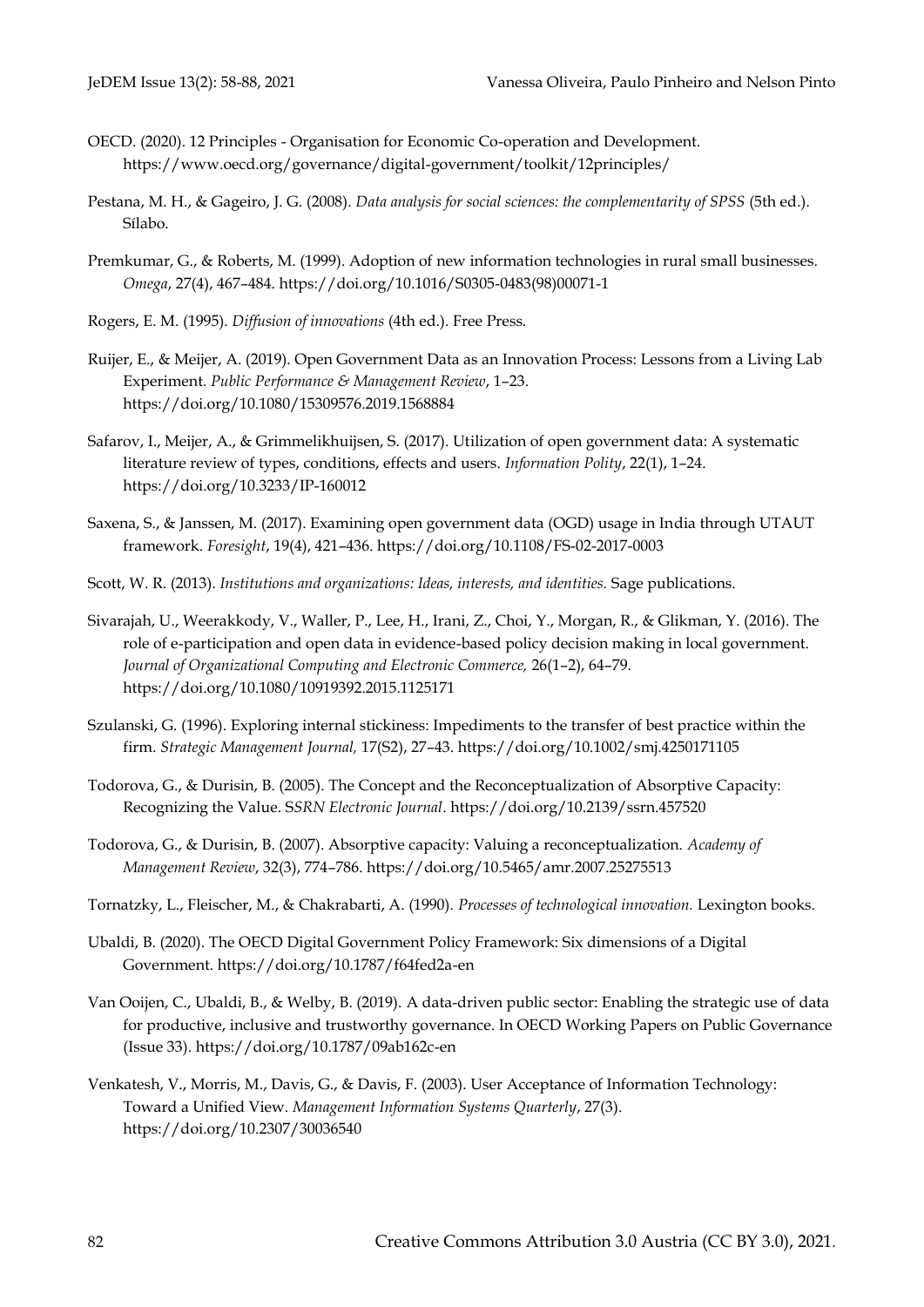- Wang, H. J., & Lo, J. (2016). Adoption of open government data among government agencies. *Government Information Quarterl*y, 33(1), 80–88. https://doi.org/10.1016/J.GIQ.2015.11.004
- Welch, E. W., Feeney, M. K., & Park, C. H. (2016). Determinants of data sharing in U.S. city governments. *Government Information Quarterly*, 33(3), 393–403. https://doi.org/10.1016/j.giq.2016.07.002
- Williams, M. D., Rana, N. P., & Dwivedi, Y. K. (2015). The unified theory of acceptance and use of technology (UTAUT): A literature review. *Journal of Enterprise Information Management*, 28(3), 443–448. https://doi.org/10.1108/JEIM-09-2014-0088
- Yang, T. M., & Wu, Y. J. (2016). Examining the socio-technical determinants influencing government agencies' open data publication: A study in Taiwan. *Government Information Quarterly*, 33(3), 378–392. https://doi.org/10.1016/j.giq.2016.05.003
- Yavuz, N., & Welch, E. W. (2014). Factors affecting openness of local government websites: Examining the differences across planning, finance and police departments. *Government Information Quarterly*, 31(4), 574–583. https://doi.org/10.1016/j.giq.2014.07.004
- Zahra, S. A., & George, G. (2002). Absorptive Capacity: A Review, Reconceptualization, and Extension. *Academy of Management Review*, 27(2), 185–203. https://doi.org/10.5465/amr.2002.6587995
- Zhao, Y., & Fan, B. (2018). Exploring open government data capacity of government agency: Based on the resource-based theory. *Government Information Quarterly*, 35(1), 1–12. https://doi.org/10.1016/j.giq.2018.01.002
- Zuiderwijk, A., Janssen, M., & Dwivedi, Y. K. (2015). Acceptance and use predictors of open data technologies: Drawing upon the unified theory of acceptance and use of technology. *Government Information Quarterly*, 32(4), 429–440. https://doi.org/10.1016/j.giq.2015.09.005

## **About the Authors**

#### *Vanessa Oliveira*

Vanessa Hernandes Oliveira is Ph.D. student in the Management Department at University of Beira Interior, Portugal. She is currently a researcher of NECE-UBI – Research Centre for Business Sciences. Her main research areas are open government, public management, digital government. She has articles published in congress and one book chapter. E-mail: vanessa.hernandes.oliveira@ubi.pt; https://orcid.org/0000-0002- 3228-3899

#### *DR. Paulo Pinheiro*

Paulo Gonçalves Pinheiro is a Full Professor at the University of Beira Interior (UBI), Department of Economics and Business, and a researcher at NECE, Center for Research in Business Sciences (UBI). His teaching activities are mainly on knowledge management and comprehend undergraduate, master, and doctoral students. He is a Ph.D. in administration and the author of several publications. His main research areas are knowledge management, organizational wisdom, organizational spirituality, management theory, information management. E-mail: pgp@ubi.pt;<https://orcid.org/0000-0003-2397-6463>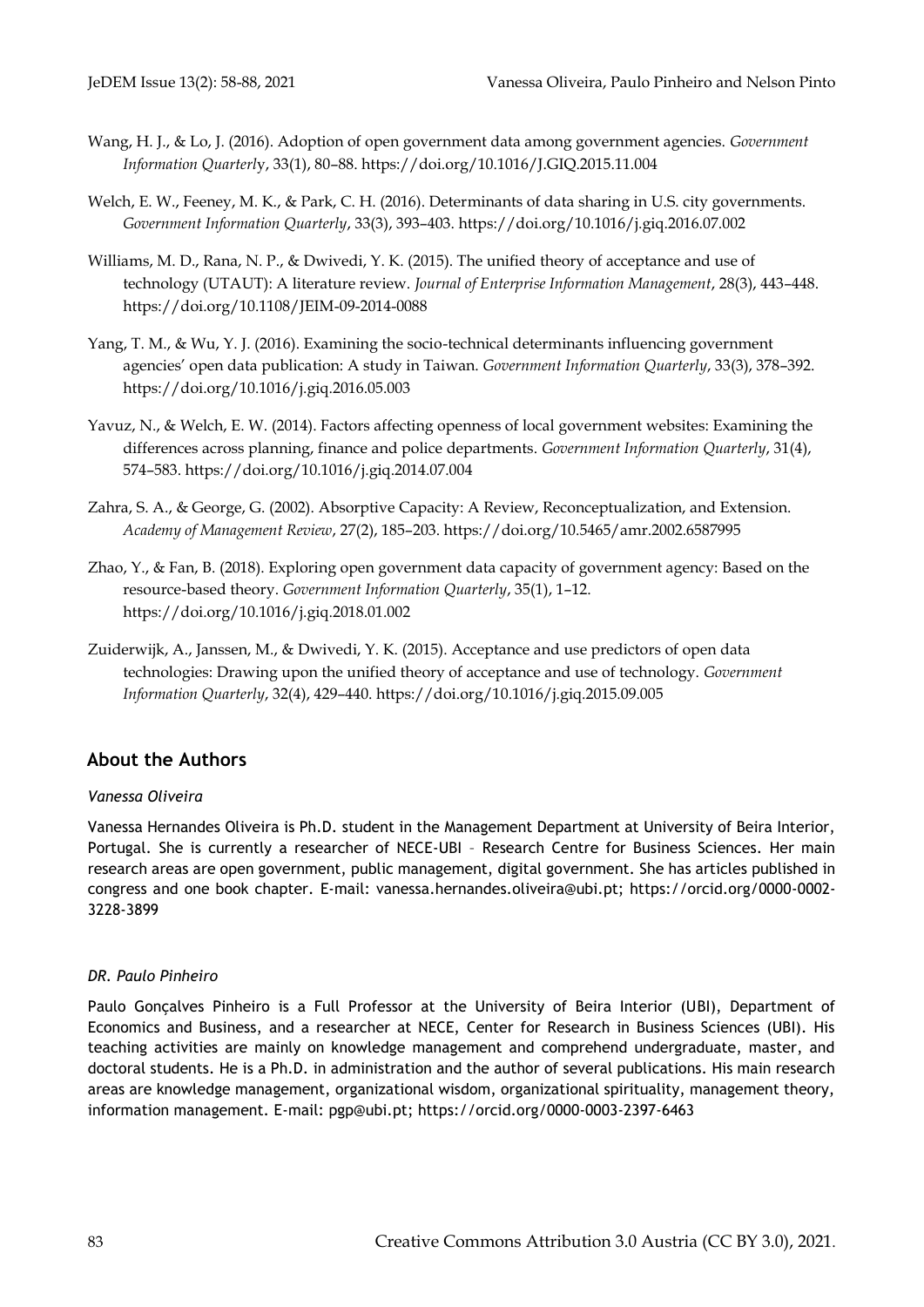#### *DR. Nelson Pinto*

Nelson Guilherme Machado Pinto is an adjunct professor at the Administration Department at the Federal University of Santa Maria (UFSM), Palmeira das Missões campus - RS, Ph.D. in Administration at the Federal University of Santa Maria (PPGA / UFSM), master's in administration at PPGA / UFSM and bachelor's degree in Administration from the Federal University of Santa Maria (UFSM), Santa Maria, RS, Brazil. His main research areas are public governance, public finance, public transparency, default, credit management, efficiency analysis, regional development, and the socioeconomic impacts of covid-19. He is the author of several publications. E-mail: nelguimachado@hotmail.com;<https://orcid.org/0000-0003-1105-2271>

#### *Appendix*

Measurement items

| Constructs/<br>latent variables | Items                                                                                                                                                                                                              | <b>Authors</b>                        |  |  |  |  |
|---------------------------------|--------------------------------------------------------------------------------------------------------------------------------------------------------------------------------------------------------------------|---------------------------------------|--|--|--|--|
| ORGANIZATIONAL FACTORS          |                                                                                                                                                                                                                    |                                       |  |  |  |  |
|                                 | TE_1) Our organization is well equipped to<br>manage important security and privacy issues<br>regarding the adoption of OGD.                                                                                       | Yavuz and Welch<br>(2014)             |  |  |  |  |
| Technological (TE               | TE_2) Our organization has adopted clear data<br>security policies to ensure citizen privacy.                                                                                                                      | Welch et al. (2016)                   |  |  |  |  |
|                                 | TE_3) Our IT people have knowledge, skills,<br>and experience.                                                                                                                                                     |                                       |  |  |  |  |
|                                 | $CU_1$ ) Our organization has a strong commit-<br>ment to innovation. People who develop inno-<br>vative solutions to problems are recognized.                                                                     |                                       |  |  |  |  |
|                                 | CU <sub>_2</sub> ) Our organization is a very dynamic and<br>entrepreneurial place. People are willing to take<br>risks.                                                                                           |                                       |  |  |  |  |
| Cultural (CU)                   | CU_3) Our managers have attitudes favorable<br>to change (guidance, support, and support). In<br>the case of the use of OGD, they drive the crea-<br>tion of new electronic services and mobile ap-<br>plications. | Grimmelikhuijsen<br>and Feeney (2017) |  |  |  |  |
|                                 | CU_4) Our organization believes that citizen<br>participation, especially in deliberative and de-<br>cision-making processes, is necessary.                                                                        |                                       |  |  |  |  |
|                                 | CU_5) Our organization believes that citizen<br>participation increases the effectiveness of pub-<br>lic administration.                                                                                           |                                       |  |  |  |  |
|                                 | $CU_6$ ) Our organization believes that it is the<br>responsibility of the public administration to                                                                                                                |                                       |  |  |  |  |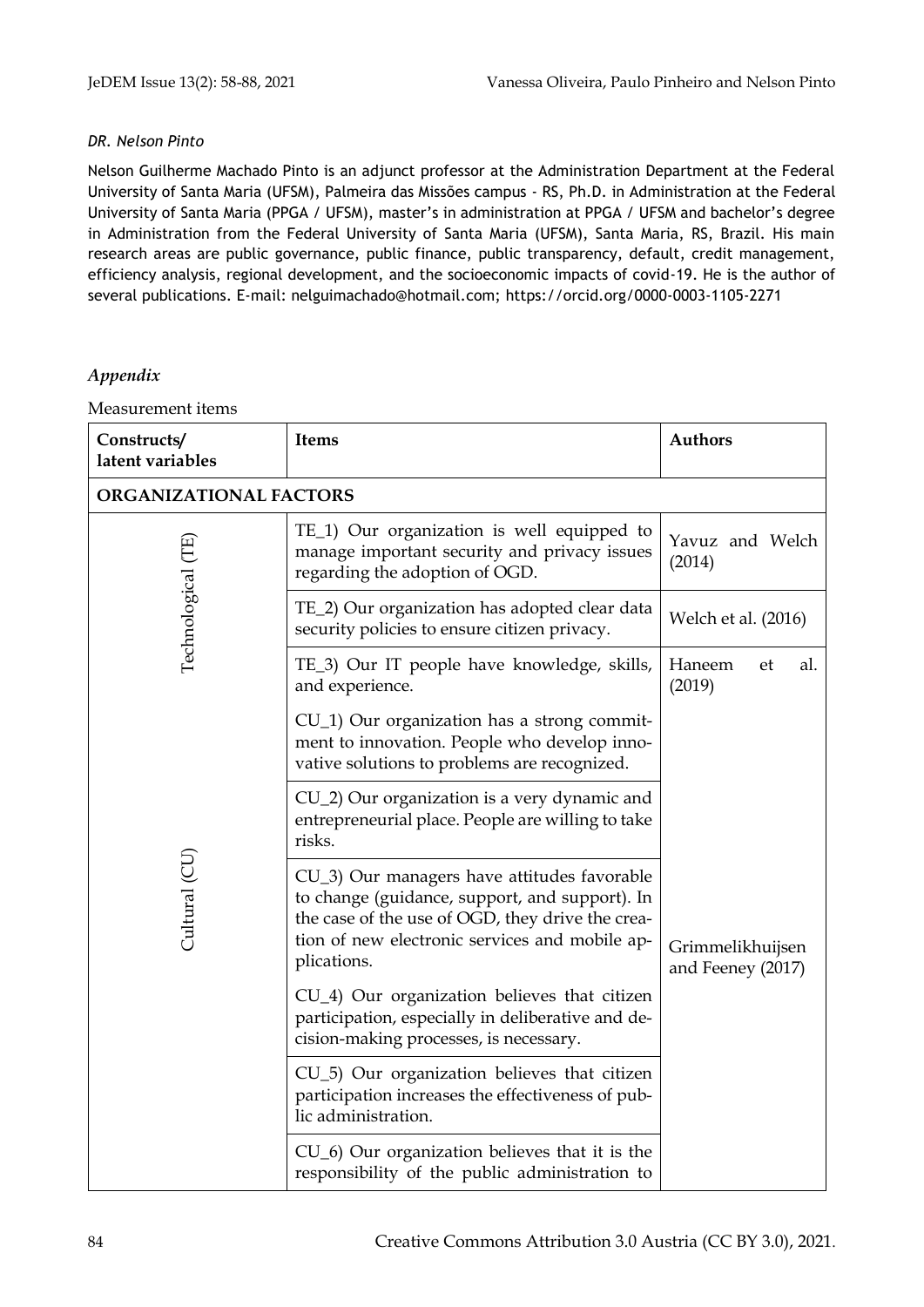|                                                   | encourage citizens to participate in the deliber-<br>ation and decision-making processes.                                 |                                                                       |  |  |  |
|---------------------------------------------------|---------------------------------------------------------------------------------------------------------------------------|-----------------------------------------------------------------------|--|--|--|
|                                                   | EN_1) The other public organizations have<br>placed a lot of emphasis on the adoption of<br>OGD.*                         | Wang<br>Lo<br>and<br>(2016)                                           |  |  |  |
|                                                   | EN_2) Most public organizations have adopted<br>OGD in their procedures.                                                  | Altayar (2018)                                                        |  |  |  |
|                                                   | EN_3) Public organizations that used OGD had<br>benefits.*                                                                |                                                                       |  |  |  |
|                                                   | EN_4) Higher-level public bodies place a lot of<br>emphasis on the adoption of OGD.                                       | Wang<br>Lo<br>and<br>(2016)                                           |  |  |  |
| Environmental (EN)                                | EN_5) Our body adopted specific organiza-<br>tional practices after the publication of poli-<br>cies/legislation on OGD.* | Grimmelikhuijsen<br>and Feeney (2017);<br>Wang<br>and<br>Lo<br>(2016) |  |  |  |
|                                                   | EN_6) OGD was widely adopted by federal<br>public agencies.                                                               |                                                                       |  |  |  |
|                                                   | EN_7) OGD was adopted by society.                                                                                         | (2018);<br>Altaya                                                     |  |  |  |
|                                                   | EN_8) OGD has been widely adopted by non-<br>governmental and private organizations.                                      | Grimmelikhuijsen<br>and Feeney (2017);<br>Kim et al. (2009)           |  |  |  |
|                                                   | EN_9) There is internal pressure, by parts of the<br>servers that adopt OGD, in their professional<br>area. *             |                                                                       |  |  |  |
| <b>INDIVIDUAL FACTORS</b>                         |                                                                                                                           |                                                                       |  |  |  |
| $\overline{ }$                                    | PE_1) The use of OGD is beneficial for my pro-<br>fessional performance.                                                  |                                                                       |  |  |  |
|                                                   | PE_2) The use of OGD will be useful in my daily<br>activities at work.                                                    |                                                                       |  |  |  |
| Performance expectation<br>$\overline{\text{PE}}$ | PE_3) The use of OGD will increase my produc-<br>tivity.                                                                  |                                                                       |  |  |  |
|                                                   | PE_4) Using OGD will improve my perfor-<br>mance at work.                                                                 |                                                                       |  |  |  |
|                                                   | EE_1) I can easily develop the skills required to<br>use OGD.                                                             |                                                                       |  |  |  |
| Effort expecta-<br>tion (EE)                      | EE_2) Learning how to use OGD will be easy for<br>me.                                                                     | Venkatesh et al.<br>(2003); Zuiderwijk<br>et al. (2015)               |  |  |  |
|                                                   | EE_3) I totally understand how OGD works.                                                                                 |                                                                       |  |  |  |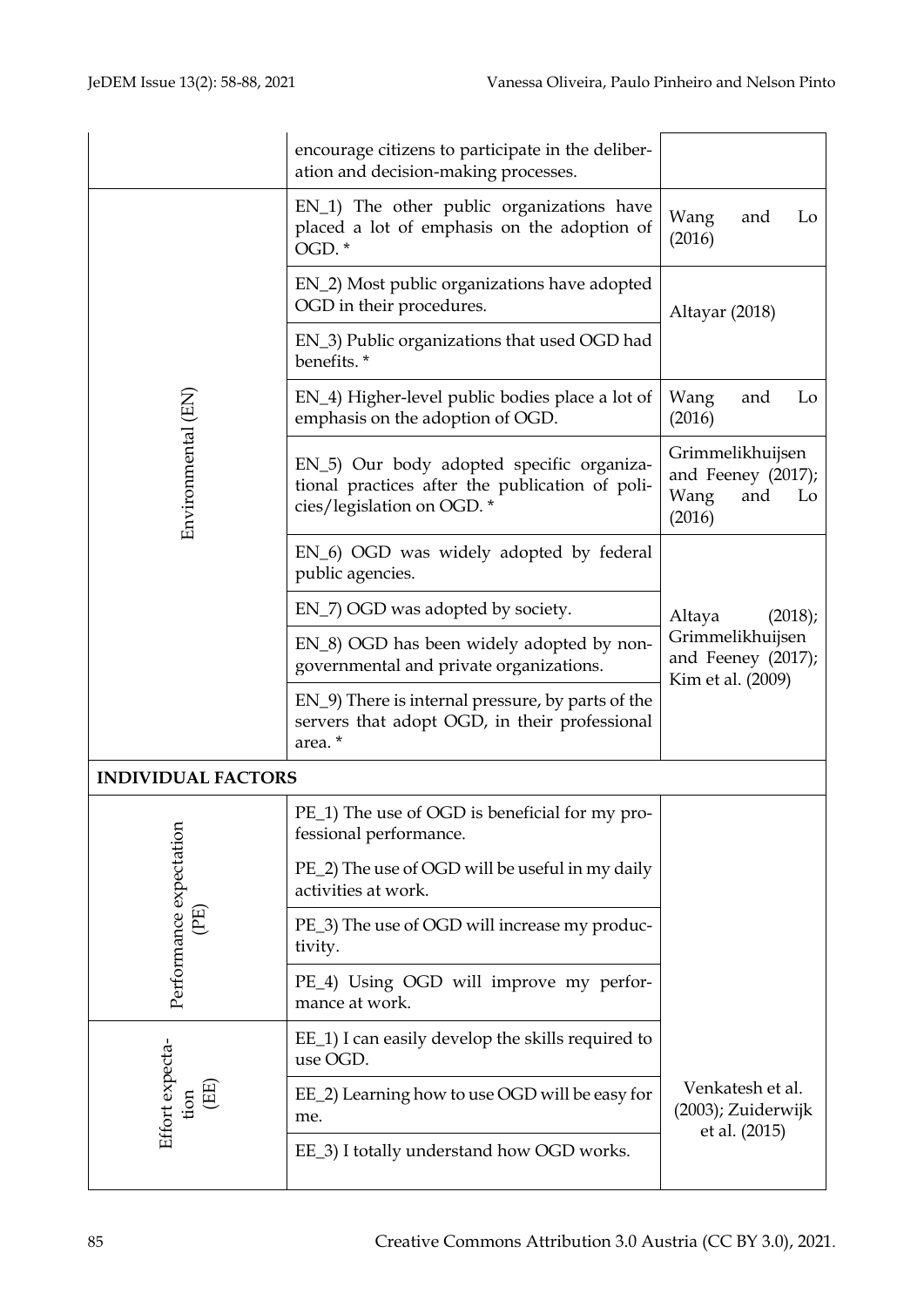|                                    | EE-4) I have no difficulty in explaining why the<br>use of OGD can be beneficial in my professional<br>life.                                                                                                                       |                       |  |  |  |
|------------------------------------|------------------------------------------------------------------------------------------------------------------------------------------------------------------------------------------------------------------------------------|-----------------------|--|--|--|
| Social influence<br>$\overline{5}$ | SI_1) People who influence my professional be-<br>havior think I should use OGD.                                                                                                                                                   |                       |  |  |  |
|                                    | SI_2) People who are important to me think I<br>should use OGD.                                                                                                                                                                    |                       |  |  |  |
|                                    | SI_3) People whose opinions I value encourage<br>the use of OGD.                                                                                                                                                                   |                       |  |  |  |
| <b>FACILITATING FACTOR</b>         |                                                                                                                                                                                                                                    |                       |  |  |  |
| Absorptive capacity (ACAP)         | ACAP <sub>1</sub> ) The search for relevant information<br>about our industry is a daily activity in our or-<br>ganization.*                                                                                                       |                       |  |  |  |
|                                    | ACAP_2) Our managers motivate servers to use<br>sources of information regarding the area of ac-<br>tivity of your organization.                                                                                                   |                       |  |  |  |
|                                    | ACAP_3) Our organization expects servers to<br>handle information beyond their industry. *                                                                                                                                         |                       |  |  |  |
|                                    | ACAP <sub>_4</sub> ) In our organization, ideas and con-<br>cepts are communicated across sectors.                                                                                                                                 |                       |  |  |  |
|                                    | ACAP_5) Our organization emphasizes collab-<br>oration across sectors to solve problems.                                                                                                                                           |                       |  |  |  |
|                                    | ACAP_6) In our organization, there is a rapid<br>flow of information; for example, if one<br>unit/sector obtains important information, it<br>communicates that information immediately to<br>all other units/sectors/departments. | Flatten et al. (2011) |  |  |  |
|                                    | ACAP_7) Our administration requires periodic<br>intersectoral meetings to exchange new devel-<br>opments, problems, and achievements.                                                                                              |                       |  |  |  |
|                                    | ACAP <sub>_8</sub> ) Our organization aggregates data<br>provided by citizens/users to improve service<br>delivery.                                                                                                                |                       |  |  |  |
|                                    | ACAP_9) Our servers are empowered to absorb<br>new knowledge, use it for other purposes and<br>make it available.                                                                                                                  |                       |  |  |  |
|                                    | ACAP _10) Our servers associate existing<br>knowledge with new solutions. *                                                                                                                                                        |                       |  |  |  |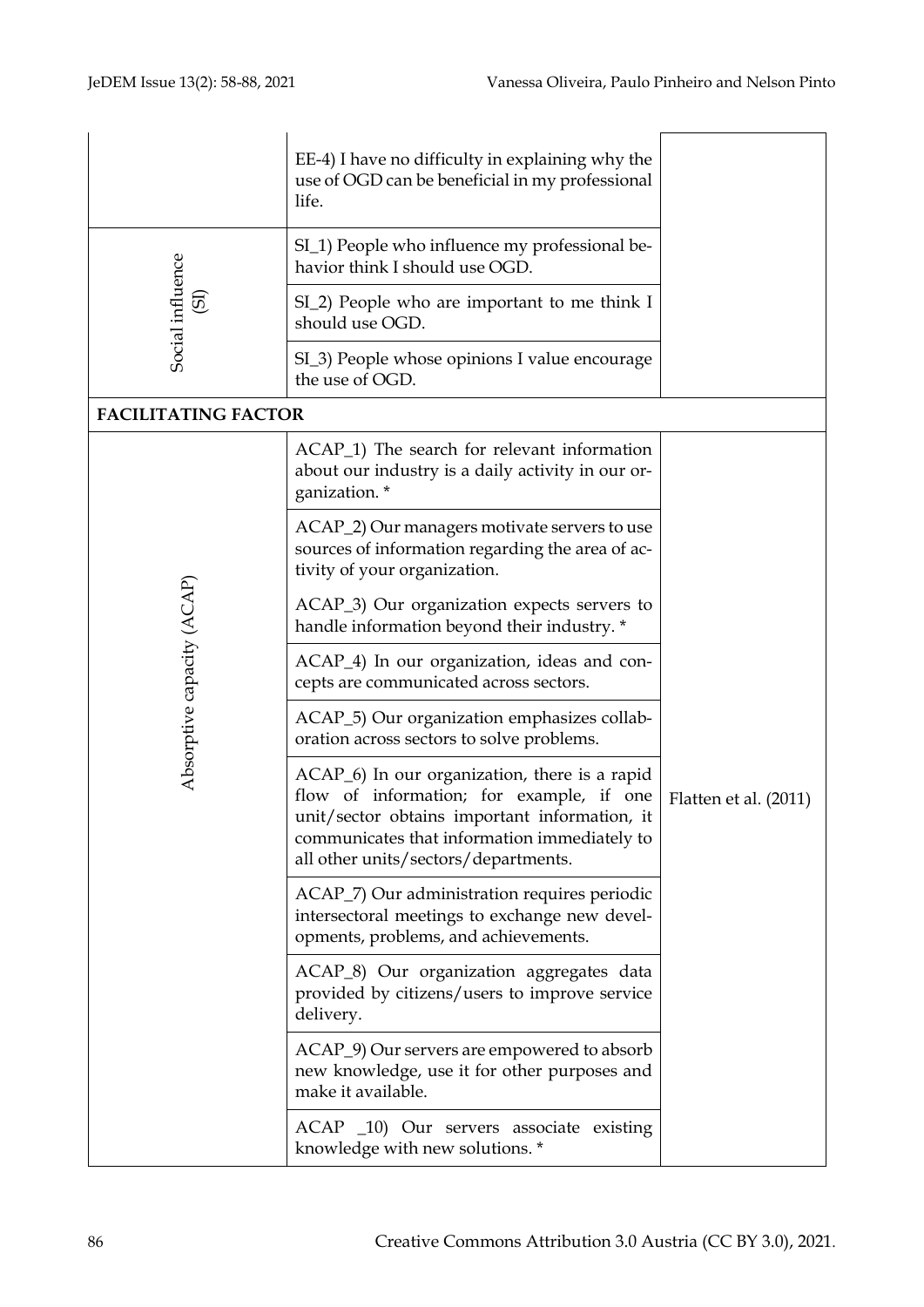|                         | ACAP_11) Our servers are able to apply new<br>knowledge in their practical work.                                                                                                                                                                                        |                             |
|-------------------------|-------------------------------------------------------------------------------------------------------------------------------------------------------------------------------------------------------------------------------------------------------------------------|-----------------------------|
|                         | ACAP _12) Our organization supports systems<br>development.                                                                                                                                                                                                             |                             |
|                         | ACAP_13) Our organization regularly recon-<br>siders technologies and adapts them according<br>to new knowledge.                                                                                                                                                        |                             |
|                         | ACAP_14) Our organization manages to work<br>effectively and adopts new technologies.                                                                                                                                                                                   |                             |
| <b>VALUE GENERATION</b> |                                                                                                                                                                                                                                                                         |                             |
| Value Generation (VGE)  | VGE_1) In our organization, OGD are used as<br>support to guide our governance efforts when<br>considering the future in decision making.                                                                                                                               |                             |
|                         | VGE_2) Our organization uses OGD and trends<br>to try to predict the results of our management<br>actions.                                                                                                                                                              |                             |
|                         | VGE_3) Our organization systematically ex-<br>plores several plausible versions of how the fu-<br>ture might be different than expected and then<br>uses them to make our decisions more prepared<br>and agile today. For this, analysis based on<br>open data is used. |                             |
|                         | VGE_4) Our servers are encouraged to use<br>OGD to develop evidence-based actions.                                                                                                                                                                                      |                             |
|                         | VGE_5) Our managers use OGD to support the<br>debate process with stakeholders by providing<br>detailed information on a political problem in<br>an accessible way.                                                                                                     |                             |
|                         | VGE_6) Our organization analyzes data about<br>citizens/users' opinions and/or behaviors to<br>create more robust, evidence-based policies.                                                                                                                             | Van Ooijen et al.<br>(2019) |
|                         | VGE_7) Our organization uses data from other<br>public institutions to improve service delivery.                                                                                                                                                                        |                             |
|                         | VGE_8) Our organization aggregates the data<br>provided by citizens/users to improve the pro-<br>vision of services.                                                                                                                                                    |                             |
|                         | VGE_9) Our managers incorporate data analyt-<br>ics into their processes in an attempt to reduce<br>operating costs.                                                                                                                                                    |                             |